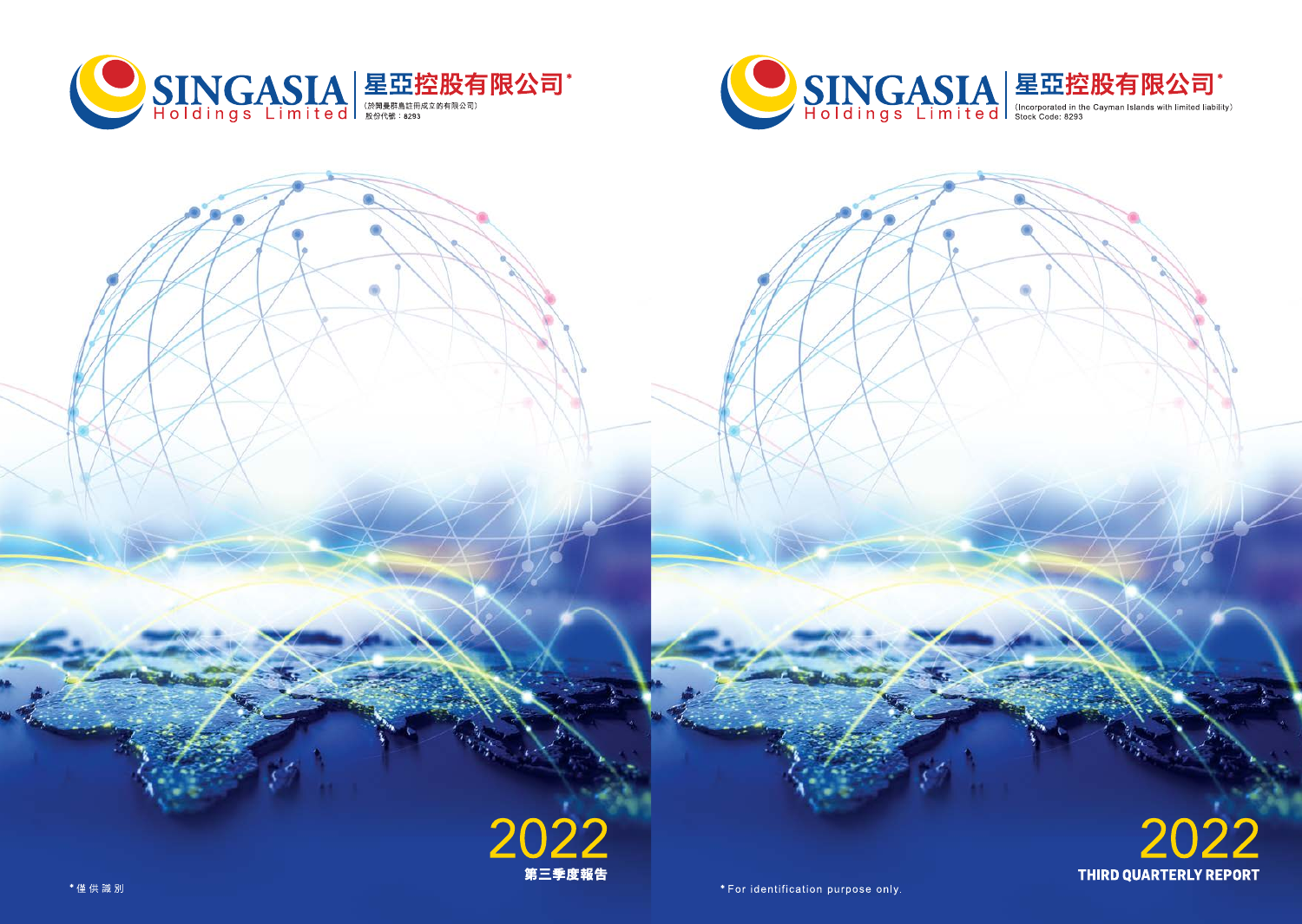## CHARACTERISTICS OF GEM OF THE STOCK EXCHANGE OF HONG KONG LIMITED (THE "STOCK EXCHANGE")

GEM has been positioned as a market designed to accommodate small and mid-sized companies to which a higher investment risk may be attached than other companies listed on the Stock Exchange. Prospective investors should be aware of the potential risks of investing in such companies and should make the decision to invest only after due and careful consideration.

Given that the companies listed on GEM are generally small and midsized companies, there is a risk that securities traded on GEM may be more susceptible to high market volatility than securities traded on the Main Board of the Stock Exchange and no assurance is given that there will be a liquid market in the securities traded on GEM.

This report, for which the directors (the "Directors") of SingAsia Holdings Limited (the "Company") collectively and individually accept full responsibility, includes particulars given in compliance with the Rules Governing the Listing of Securities on GEM of the Stock Exchange (the "GEM Listing Rules") for the purpose of giving information with regard to the Company. The Directors, having made all reasonable enquiries, confirm that, to the best of their knowledge and belief, the information contained in this report is accurate and complete in all material respects and not misleading or deceptive, and there are no other matters the omission of which would make any statement herein or this report misleading.

The original report is prepared in the English language. This report is translated into Chinese. In the event of any inconsistencies between the Chinese and the English version, the latter shall prevail.

This report will remain on the "Latest Listed Company Information" page of the GEM website at www.hkgem.com for at least seven days from the day of its publication. This report will also be published on the Company's website at [www.singasia.com.sg](http://www.singasia.com.sg).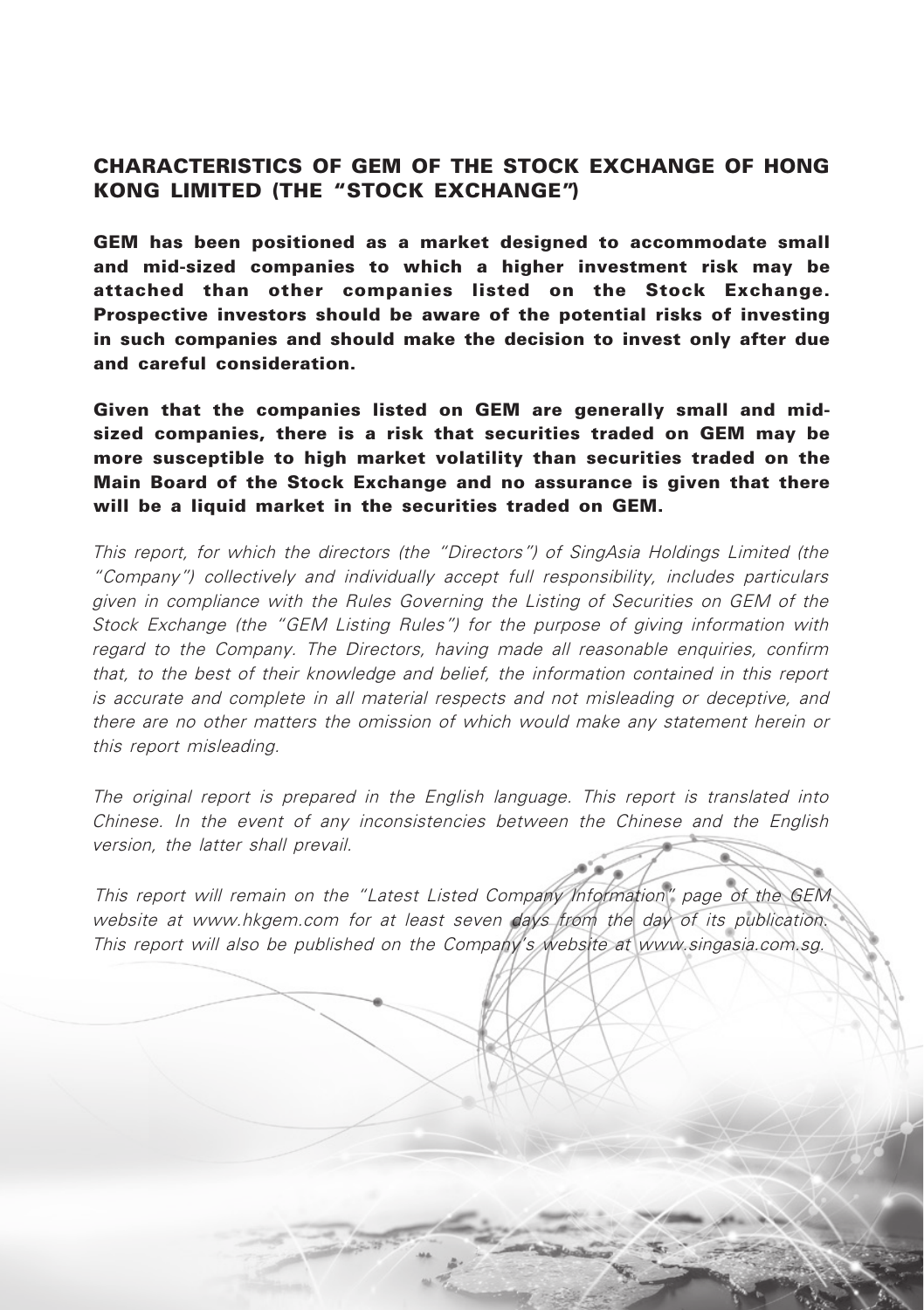## HIGHLIGHTS

- The unaudited revenue of the Company and its subsidiaries (collectively the "Group") amounted to approximately S\$6,395,000 for the nine months ended 30 April 2022, representing an increase of approximately S\$1,785,000 or 38.7% as compared with the nine months ended 30 April 2021.
- The unaudited loss for the period of the Group was approximately S\$1,344,000 for the nine months ended 30 April 2022, as compared with the loss of approximately S\$1,033,000 for the nine months ended 30 April 2021.
- The Board does not recommend the payment of an interim dividend for the nine months ended 30 April 2022.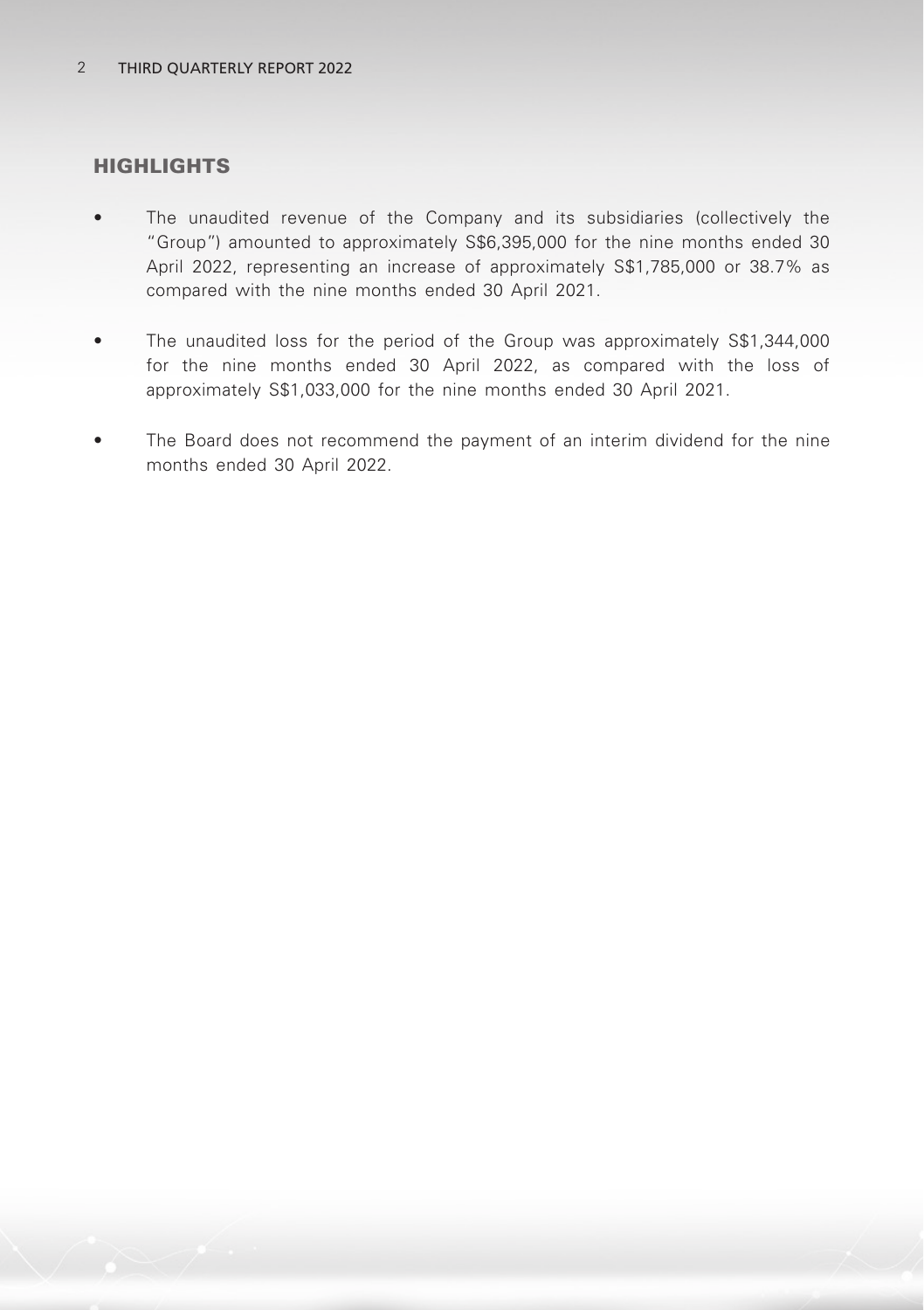## THIRD QUARTERLY RESULTS

The board (the "Board") of Directors hereby announces the unaudited condensed consolidated results of the Group for the three months and nine months ended 30 April 2022, together with the unaudited comparative figures for the corresponding periods in 2021, as follows:

## UNAUDITED CONDENSED CONSOLIDATED STATEMENT OF PROFIT OR LOSS AND OTHER COMPREHENSIVE INCOME

For the three months and nine months ended 30 April 2022

|                                                                                                                                                                                                   |                |                                               | Three months ended<br>30 April                    | Nine months ended                               | 30 April                                      |
|---------------------------------------------------------------------------------------------------------------------------------------------------------------------------------------------------|----------------|-----------------------------------------------|---------------------------------------------------|-------------------------------------------------|-----------------------------------------------|
|                                                                                                                                                                                                   | Notes          | 2022<br><b>S\$</b><br>(Unaudited)             | 2021<br>S\$<br>(Unaudited)                        | 2022<br><b>S\$</b><br>(Unaudited)               | 2021<br>S\$<br>(Unaudited)                    |
| <b>REVENUE</b><br>Cost of services                                                                                                                                                                | 5              | 2,139,046<br>(1,666,817)                      | 1,942,763<br>(1,469,850)                          | 6,395,395<br>(4,950,316)                        | 4,610,136<br>(3,423,264)                      |
| Gross profit<br>Other income<br>(Allowance for)/reversal of expected<br>credit loss in respect of trade<br>receivables, contract assets,                                                          | 6              | 472,229<br>151,436                            | 472,913<br>85,418                                 | 1,445,079<br>218,156                            | 1,186,872<br>659,582                          |
| deposits and other receivables, net<br>Administrative expenses<br>Other operating expenses<br>Finance costs                                                                                       | $\overline{7}$ | (196)<br>(931, 809)<br>(81, 306)<br>(15, 880) | (2, 183)<br>(1,027,191)<br>(18, 444)<br>(21, 244) | (616)<br>(2,811,635)<br>(144, 126)<br>(51, 299) | 6,075<br>(2,765,518)<br>(47,900)<br>(68, 828) |
| <b>LOSS BEFORE TAX</b><br>Income tax credit/(expense)                                                                                                                                             | 8<br>9         | (405, 526)                                    | (510, 731)                                        | (1, 344, 441)<br>278                            | (1,029,717)<br>(3, 540)                       |
| <b>LOSS FOR THE PERIOD</b>                                                                                                                                                                        |                | (405, 526)                                    | (510, 731)                                        | (1, 344, 163)                                   | (1,033,257)                                   |
| <b>OTHER COMPREHENSIVE (LOSS)/</b><br><b>INCOME</b><br>Items that may be reclassified to profit<br>or loss in subsequent periods:<br>Exchange differences on translation of<br>foreign operations |                | (657)                                         | 114                                               | (658)                                           | 716                                           |
| Items that were reclassified to profit or<br>loss:<br>Reclassification adjustment from<br>exchange reserve upon<br>deregistration of subsidiary                                                   |                |                                               |                                                   |                                                 | 1,122                                         |
| Other comprehensive (loss)/income for<br>the period                                                                                                                                               |                | (657)                                         | 114                                               | (658)                                           | 1,838                                         |
| <b>TOTAL COMPREHENSIVE LOSS</b><br><b>FOR THE PERIOD</b>                                                                                                                                          |                | (406, 183)                                    | (510, 617)                                        | (1, 344, 821)                                   | (1,031,419)                                   |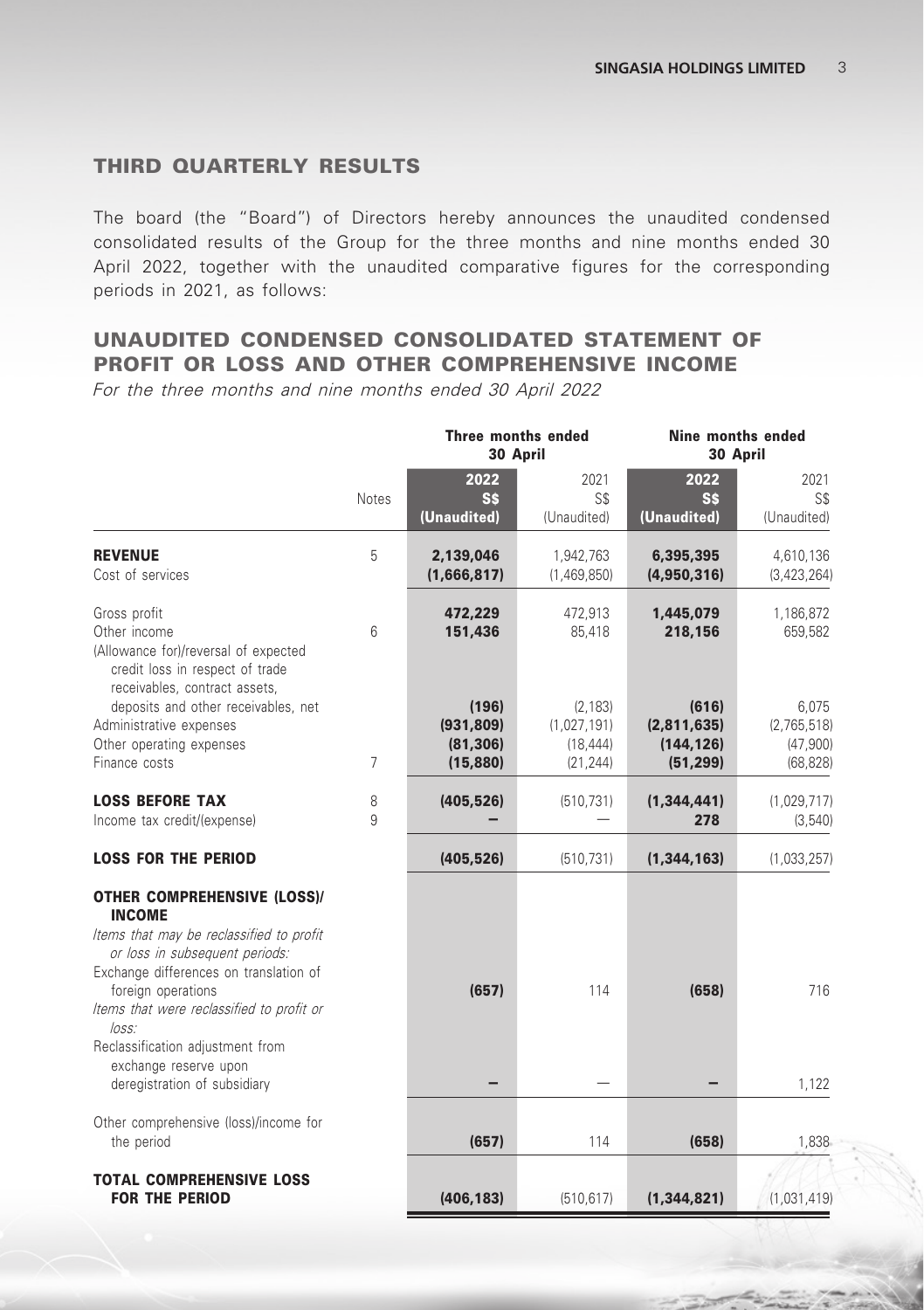|                                                                                     |              |                                  | Three months ended<br>30 April        | Nine months ended<br>30 April    |                            |  |
|-------------------------------------------------------------------------------------|--------------|----------------------------------|---------------------------------------|----------------------------------|----------------------------|--|
|                                                                                     | <b>Notes</b> | 2022<br><b>SS</b><br>(Unaudited) | 2021<br>S <sub>s</sub><br>(Unaudited) | 2022<br><b>SS</b><br>(Unaudited) | 2021<br>S\$<br>(Unaudited) |  |
| <b>LOSS FOR THE PERIOD</b><br><b>ATTRIBUTABLE TO:</b>                               |              |                                  |                                       |                                  |                            |  |
| Owners of the Company<br>Non-controlling interests                                  |              | (405, 526)                       | (510, 731)                            | (1, 343, 118)<br>(1,045)         | (1,033,257)                |  |
|                                                                                     |              | (405, 526)                       | (510, 731)                            | (1, 344, 163)                    | (1,033,257)                |  |
| <b>TOTAL COMPREHENSIVE LOSS</b><br><b>FOR THE PERIOD</b><br><b>ATTRIBUTABLE TO:</b> |              |                                  |                                       |                                  |                            |  |
| Owners of the Company<br>Non-controlling interests                                  |              | (406, 183)                       | (510, 617)                            | (1, 343, 776)<br>(1,045)         | (1,031,419)                |  |
|                                                                                     |              | (406, 183)                       | (510, 617)                            | (1, 344, 821)                    | (1,031,419)                |  |
| <b>LOSS PER SHARE ATTRIBUTABLE</b><br><b>TO OWNERS OF THE</b><br><b>COMPANY</b>     |              |                                  |                                       |                                  |                            |  |
| Basic and diluted (Singapore cents)                                                 | 10           | (0.03)                           | (0.03)                                | (0.09)                           | (0.07)                     |  |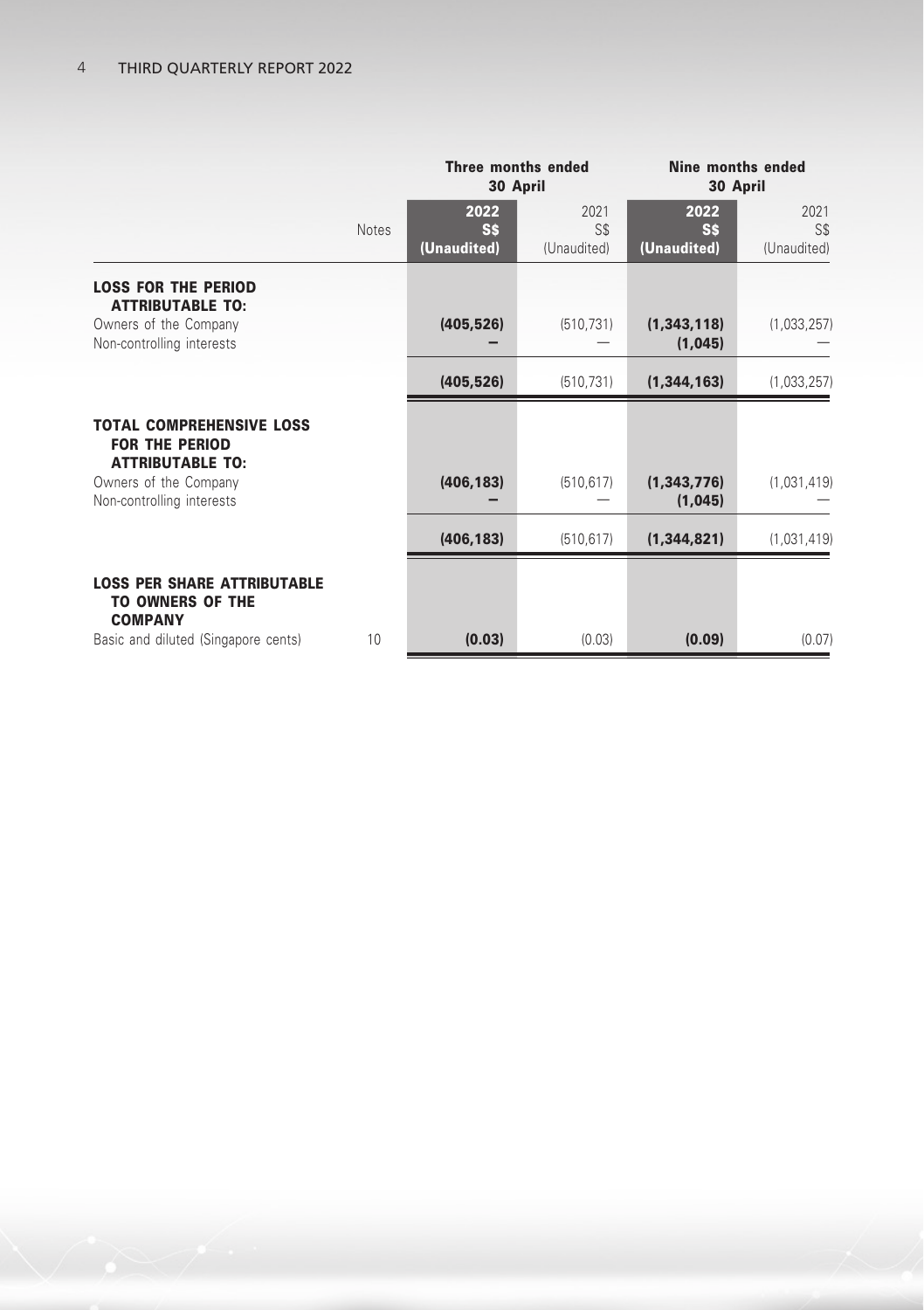# UNAUDITED CONDENSED CONSOLIDATED STATEMENT OF CHANGES IN EQUITY

For the nine months ended 30 April 2022

|                                                                                                    |                         | Attributable to owners of the Company |                          |         | Non-        |                                      |                             |                          |                         |
|----------------------------------------------------------------------------------------------------|-------------------------|---------------------------------------|--------------------------|---------|-------------|--------------------------------------|-----------------------------|--------------------------|-------------------------|
|                                                                                                    | <b>Share</b><br>capital | <b>Share</b><br>premium               | <b>Merger</b><br>reserve | reserve | reserve     | Other Exchange Accumulated<br>losses | <b>Total</b>                | controlling<br>interests | <b>Total</b><br>equity  |
|                                                                                                    | SS                      | S\$                                   | S\$                      | S\$     | S\$         | SS                                   | SS                          | SS                       | S\$                     |
| 2022<br>At 1 August 2021 (audited)                                                                 | 519,800                 | 14,228,837                            | (2, 379, 552)            |         | 47          | (9,374,303)                          | 2,994,829                   |                          | 2,994,829               |
| Loss for the period<br>Other comprehensive loss for<br>the period:<br>- Exchange differences on    |                         |                                       |                          |         |             |                                      | $(1,343,118)$ $(1,343,118)$ |                          | $(1,045)$ $(1,344,163)$ |
| translation of foreign<br>operations                                                               |                         |                                       |                          |         | (658)       |                                      | (658)                       |                          | (658)                   |
| Total comprehensive loss for<br>the period<br>Non-controlling interests arising                    |                         |                                       |                          |         | (658)       |                                      | $(1,343,118)$ $(1,343,776)$ |                          | $(1,045)$ $(1,344,821)$ |
| from the acquisition of a<br>subsidiary                                                            |                         |                                       |                          |         |             |                                      |                             | 847                      | 847                     |
| At 30 April 2022 (unaudited)                                                                       | 519,800                 | 14,228,837                            | (2, 379, 552)            |         | (611)       | $(10,717,421)$ 1,651,053             |                             | (198)                    | 1,650,855               |
| 2021                                                                                               |                         |                                       |                          |         |             |                                      |                             |                          |                         |
| At 1 August 2020 (audited)                                                                         | 519.800                 | 14,228,837                            | (2, 379, 552)            | (4,958) | (1, 258)    | (8,025,169)                          | 4,337,700                   |                          | 4,337,700               |
| Loss for the period<br>Other comprehensive income for<br>the period:                               |                         |                                       |                          |         |             | (1,033,257)                          | (1,033,257)                 |                          | (1,033,257)             |
| - Exchange differences on<br>translation of foreign<br>operations<br>- Reclassification adjustment |                         |                                       |                          |         | 716         |                                      | 716                         |                          | 716                     |
| from exchange reserve upon<br>deregistration of subsidiary                                         |                         |                                       |                          |         | 1,122       |                                      | 1,122                       |                          | 1,122                   |
| Total comprehensive income/<br>(loss) for the period<br>Deregistration of a subsidiary             |                         |                                       |                          | 4.958   | 1,838<br>L, | (1,033,257)                          | (1,031,419)<br>4.958        |                          | (1,031,419)<br>4,958    |
|                                                                                                    |                         |                                       |                          |         |             |                                      |                             |                          |                         |
| At 30 April 2021 (unaudited)                                                                       | 519,800                 | 14,228,837                            | (2, 379, 552)            |         | 580         | (9,058,426)                          | 3,311,239                   |                          | 3,311,239               |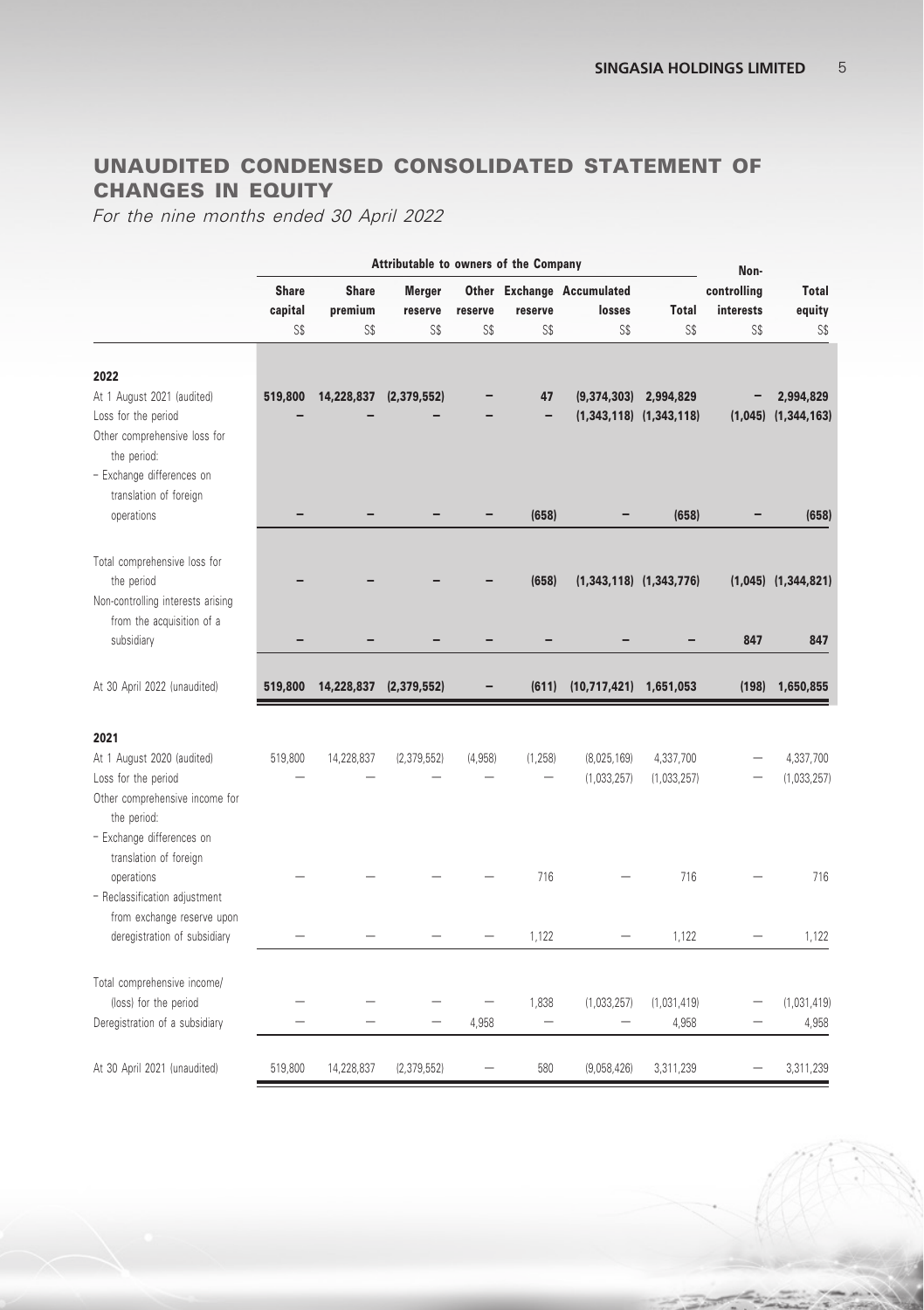## NOTES TO THE UNAUDITED CONDENSED CONSOLIDATED FINANCIAL STATEMENTS

For the nine months ended 30 April 2022

## 1. CORPORATE INFORMATION

SingAsia Holdings Limited (the "Company") is an exempted company with limited liability incorporated in the Cayman Islands and its shares are listed on GEM of the Stock Exchange on 15 July 2016. The Company's registered office address is Windward 3, Regatta Office Park, P.O. Box 1350, Grand Cayman KY1- 1108, Cayman Islands. The Company was registered with the Registrar of Companies in Hong Kong as a non-Hong Kong company under Part 16 of the Companies Ordinance (Chapter 622 of the Laws of Hong Kong) (the "Companies Ordinance") on 22 December 2015 and the principal place of business registered in Hong Kong is Rooms 911–912, 9/F, Wing On Centre, 111 Connaught Road, Central, Hong Kong. The head office and principal place of business of the Group is 60 Paya Lebar Road, #12–29 Paya Lebar Square, Singapore 409051.

The Company is an investment holding company. The Group was involved in the following principal activities:

- manpower outsourcing
- manpower recruitment
- manpower training

## 2. BASIS OF PREPARATION

These unaudited condensed consolidated financial statements have been prepared in accordance with International Financial Reporting Standards ("IFRSs"), which collective term includes all applicable IFRSs, International Accounting Standards ("IASs") and Interpretations promulgated by the International Accounting Standards Board and the applicable disclosure requirements of the Companies Ordinance. These unaudited condensed consolidated financial statements also comply with the applicable disclosure requirements of the GEM Listing Rules.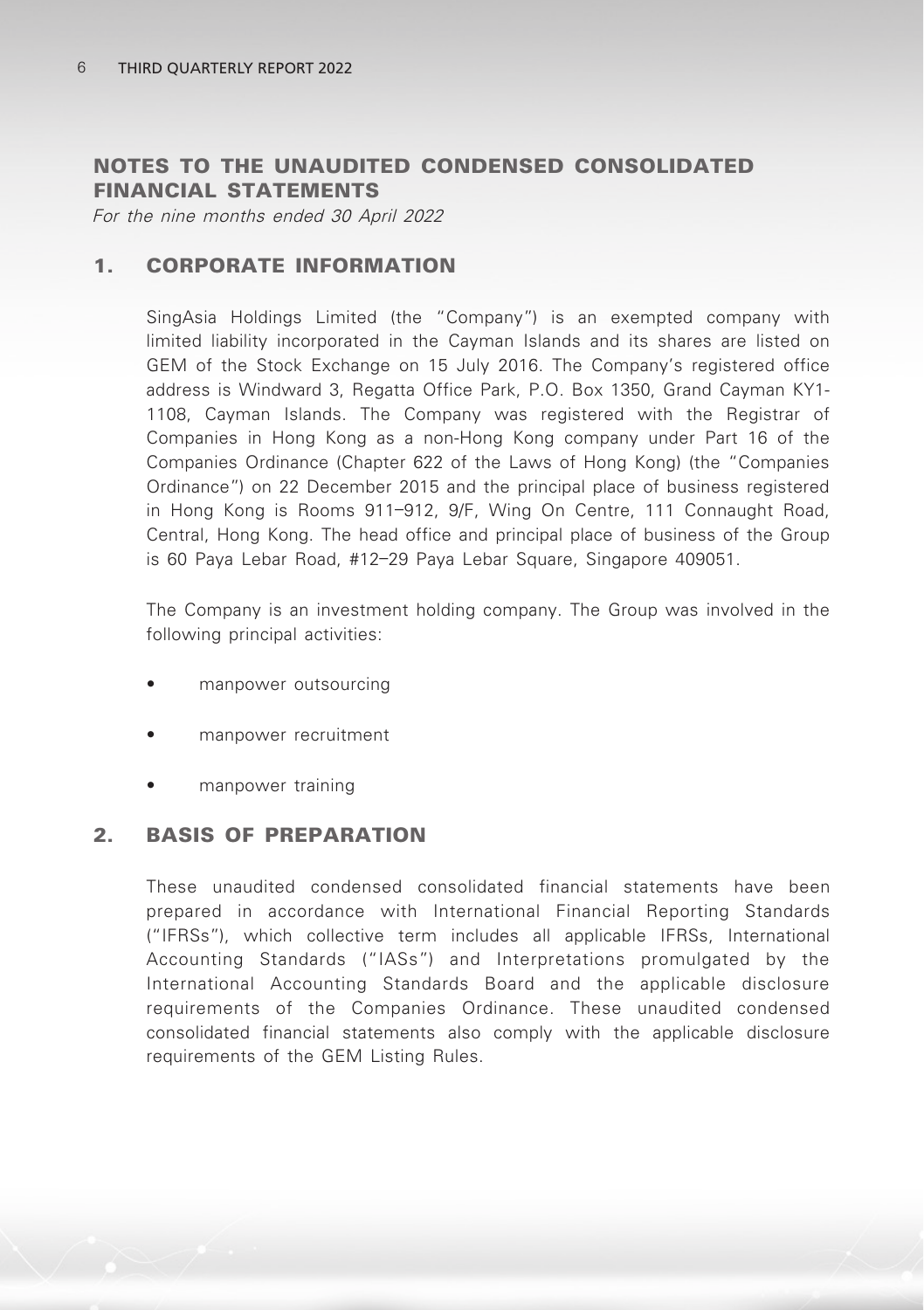These unaudited condensed consolidated financial statements have been prepared under the historical cost convention. These unaudited condensed consolidated financial statements are presented in Singapore dollars ("S\$"), which is the functional currency of the Company, except when otherwise indicated. The unaudited condensed financial statements should be read in conjunction with the audited consolidated financial statements for the year ended 31 July 2021.

Historical cost is generally based on the fair value of the consideration given in exchange for goods and services.

Fair value is the price that would be received to sell an asset or paid to transfer a liability in an orderly transaction between market participants at the measurement date, regardless of whether that price is directly observable or estimated using another valuation technique. In estimating the fair value of an asset or a liability, the Group considers the characteristics of the asset or liability if market participants would take those characteristics into account when pricing the asset or liability at the measurement date. Fair value for measurement and/or disclosure purposes in these unaudited condensed consolidated financial statements is determined on such a basis, except for share-based payment transactions that are within the scope of IFRS 2, leasing transactions that are accounted for in accordance with IFRS 16, and measurements that have some similarities to fair value but are not fair value, such as net realisable value in IAS 2 or value in use in IAS 36.

In addition, for financial reporting purposes, fair value measurements are categorised into Level 1, 2 or 3 based on the degree to which the inputs to the fair value measurements are observable and the significance of the inputs to the fair value in its entirety, which are described as follows:

- Level 1 inputs are quoted prices (unadjusted) in active markets for identical assets or liabilities that the entity can access at the measurement date;
- Level 2 input are inputs, other than quoted prices included within Level 1, that are observable for the asset or liability, either directly or indirectly; and
- Level 3 inputs are unobservable inputs for the asset or liability.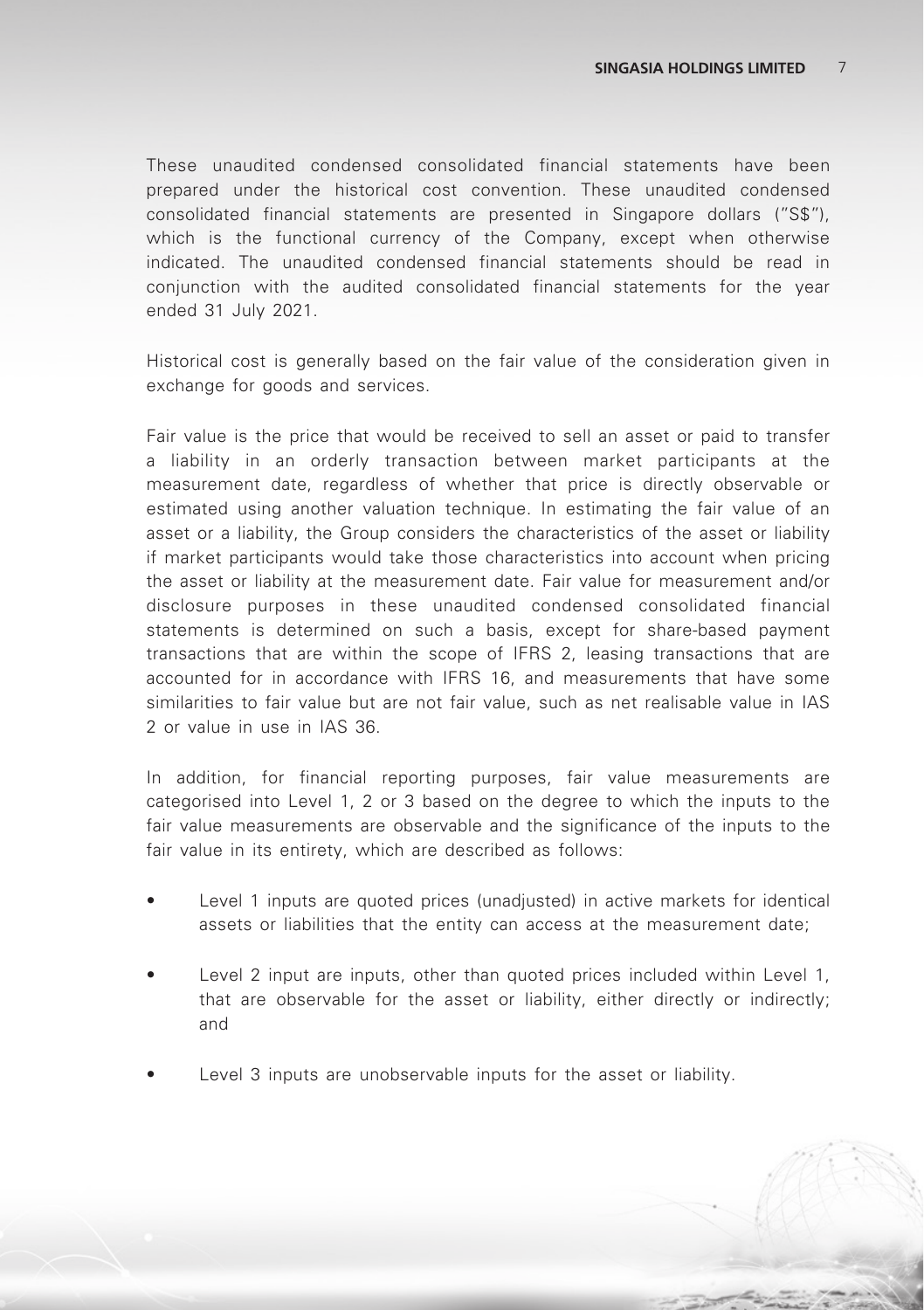The accounting policies and methods of computation used in the preparation of these unaudited condensed consolidated financial statements are consistent with those used in the consolidated financial statements for the year ended 31 July 2021, except for the adoption of the new/revised IFRSs that are relevant to the Group and effective from the current accounting period.

## 3. APPLICATION OF NEW AND REVISED INTERNATIONAL FINANCIAL REPORTING STANDARDS ("IFRSs")

During the nine months ended 30 April 2022, the Group has adopted all the new and revised IFRSs issued by the International Accounting Standards Board (the "IASB"), which are effective for the Group's financial period beginning on or after 1 August 2021. The adoption of these new and revised IFRSs did not have any significant effect on the unaudited condensed consolidated financial statements.

## 4. SEGMENT INFORMATION

#### Segment information

The Group is principally engaged in provision of manpower outsourcing, recruitment and training service in Singapore. Information reported internally to the chief operating decision maker ("CODM") for the purpose or resource allocation and assessment of segment performance focuses on types of goods or services delivered or provided. The Group presents the operating results as a whole since Group's resources are integrated and no discrete operating segments is available. Accordingly, the operation of the Group constitutes only one single operating segment and no further analysis of this single segment is presented.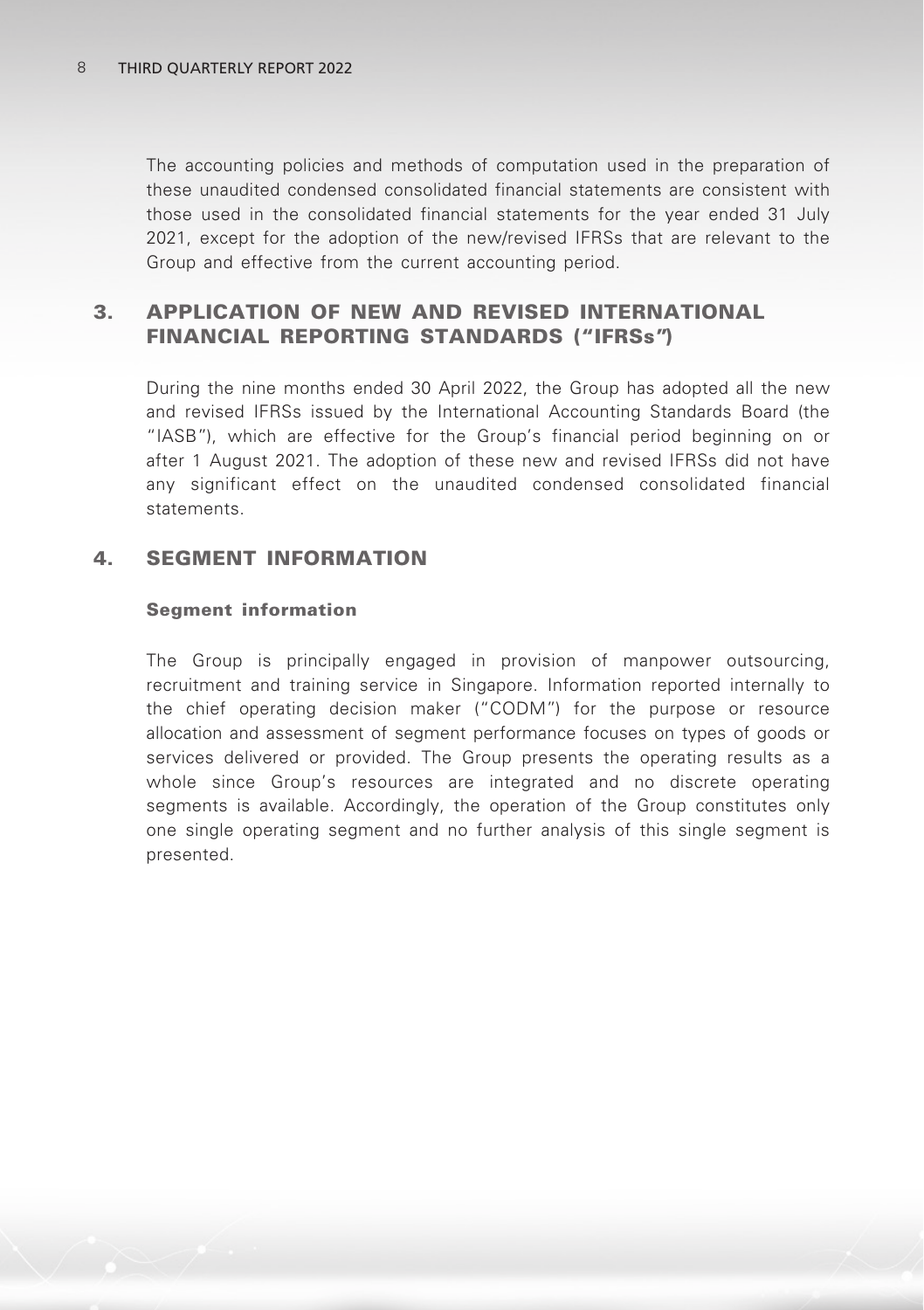#### Geographical information

The Group principally operates in Singapore, which is also the place of domicile. The Group's revenue for the nine months ended 30 April 2022 and 2021 are all derived from Singapore. Majority of the Group's non-current assets are located in Singapore.

#### Information about major customers

For the nine months ended 30 April 2022, revenue of S\$4,039,000 (2021: S\$2,560,000) was derived from the provision of manpower services to our customers who individually contributed over 10% of the Group's total revenue.

### 5. REVENUE

|                                                | Three months ended<br>30 April |             | Nine months ended<br>30 April |             |
|------------------------------------------------|--------------------------------|-------------|-------------------------------|-------------|
|                                                | 2022                           | 2021        | 2022                          | 2021        |
|                                                | S\$                            | S\$         | S\$                           | S\$         |
|                                                | (Unaudited)                    | (Unaudited) | (Unaudited)                   | (Unaudited) |
| <b>Revenue from contract</b><br>with customers |                                |             |                               |             |
| Manpower outsourcing                           | 2,091,715                      | 1,923,997   | 6,329,224                     | 4,567,360   |
| Manpower recruitment                           | 47,331                         | 18,766      | 66,171                        | 42,776      |
|                                                | 2,139,046                      | 1,942,763   | 6,395,395                     | 4,610,136   |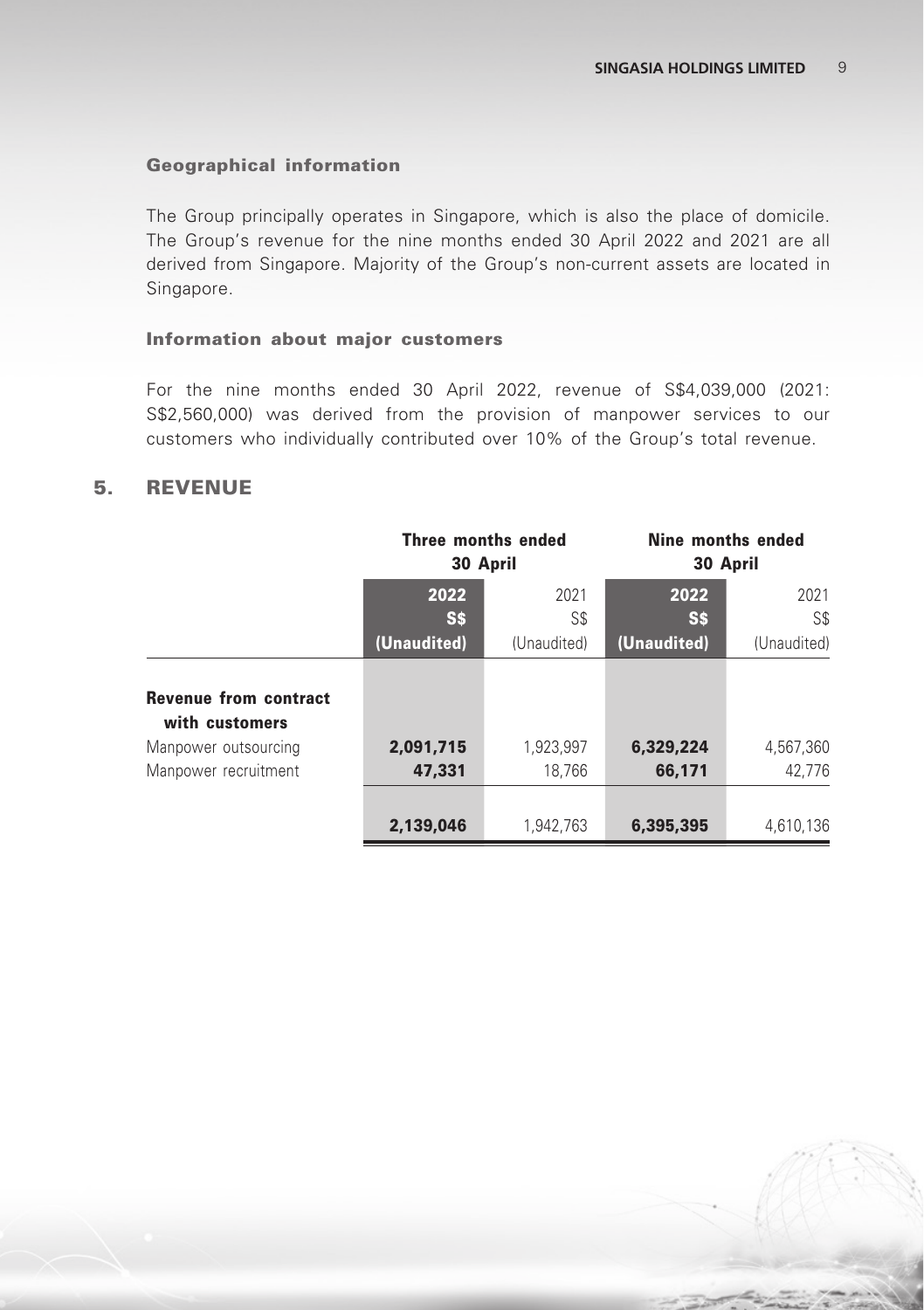# 6. OTHER INCOME

|                     | Three months ended<br>30 April |             | Nine months ended<br>30 April |             |
|---------------------|--------------------------------|-------------|-------------------------------|-------------|
|                     | 2022<br>2021                   |             | 2022                          | 2021        |
|                     | S\$                            | S\$         | S\$                           | S\$         |
|                     | (Unaudited)                    | (Unaudited) | (Unaudited)                   | (Unaudited) |
|                     |                                |             |                               |             |
| Government grants   | 130,585                        | 72,634      | 178,457                       | 633,127     |
| Sundry income       | 13,307                         | 8.511       | 28,426                        | 13,620      |
| Forfeiture income   | 4.200                          | 2.375       | 7,700                         | 4.200       |
| Sale of merchandise | 3,344                          | 1,898       | 3,573                         | 8,635       |
|                     |                                |             |                               |             |
|                     | 151,436                        | 85.418      | 218,156                       | 659,582     |

# 7. FINANCE COSTS

|                       | Three months ended<br>30 April |             | Nine months ended<br>30 April |             |
|-----------------------|--------------------------------|-------------|-------------------------------|-------------|
|                       | 2022                           | 2021        | 2022                          | 2021        |
|                       | S\$                            | S\$         | <b>S\$</b>                    | S\$         |
|                       | (Unaudited)                    | (Unaudited) | (Unaudited)                   | (Unaudited) |
| Interest expense on:  |                                |             |                               |             |
| - bank borrowings     | 12,047                         | 18,422      | 40,429                        | 58,632      |
| $-$ lease liabilities | 3,833                          | 2,822       | 10,870                        | 10,196      |
|                       |                                |             |                               |             |
|                       | 15,880                         | 21,244      | 51,299                        | 68,828      |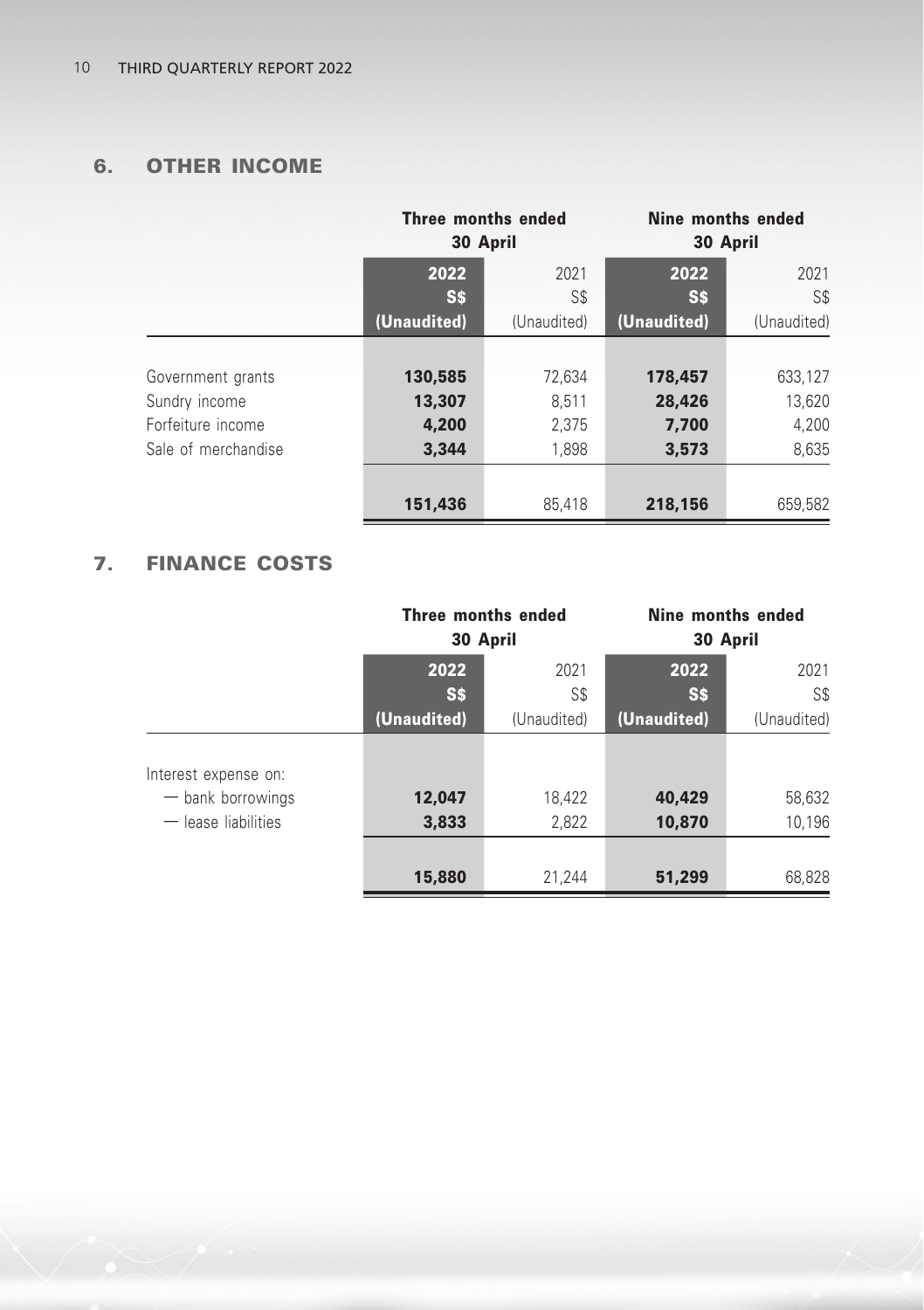## 8. LOSS BEFORE TAX

The Group's loss before tax is arrived at after charging:

|                                                                                                                                                        | Three months ended | 30 April          | Nine months ended<br>30 April |                    |  |
|--------------------------------------------------------------------------------------------------------------------------------------------------------|--------------------|-------------------|-------------------------------|--------------------|--|
|                                                                                                                                                        | 2022<br>Ss         | 2021<br>S\$       | 2022<br><b>SS</b>             | 2021<br>S\$        |  |
|                                                                                                                                                        | (Unaudited)        | (Unaudited)       | (Unaudited)                   | (Unaudited)        |  |
| Cost of services<br>Depreciation of property,                                                                                                          | 1,666,817          | 1,469,850         | 4,950,316                     | 3,423,264          |  |
| plant and equipment                                                                                                                                    | 41,507             | 65,465            | 140,466                       | 206,690            |  |
| Depreciation of right-of-use<br>assets                                                                                                                 | 104,750            | 81,147            | 358,652                       | 240,158            |  |
| Net allowance for/(reversal of)<br>expected credit losses in<br>respect of trade<br>receivables, contract<br>assets, deposits and other<br>receivables | 196                | 2,183             | 616                           | (6,075)            |  |
| Employee benefit expenses<br>(excluding directors'<br>remuneration):                                                                                   |                    |                   |                               |                    |  |
| - Salaries and bonuses                                                                                                                                 | 1,741,869          | 1,680,674         | 5,277,258                     | 3,976,332          |  |
| - Contributions to defined<br>contribution plans<br>- Foreign Worker Levy<br>- Other short-term                                                        | 164,182<br>56,740  | 204,156<br>68,847 | 598,377<br>165,142            | 468,712<br>182,936 |  |
| benefits                                                                                                                                               | 8,211              |                   | 24,070                        |                    |  |

For the nine months ended 30 April 2022, cost of services includes S\$4,321,002 (2021: S\$2,934,573) related to salaries and bonuses, S\$481,280 (2021: S\$334,605) related to contributions to defined contribution plans and S\$144,972 (2021: S\$142,286) related to foreign worker levy, which amounts are also included in the respective total amounts disclosed separately above.

For the three months ended 30 April 2022, cost of services includes S\$1,488,306 (2021: S\$1,263,573) related to salaries and bonuses, S\$127,319 (2021: S\$148,631) related to contributions to defined contribution plans and S\$49,940 (2021: S\$56,272) related to foreign worker levy, which amounts are also included in the respective total amounts disclosed separately above.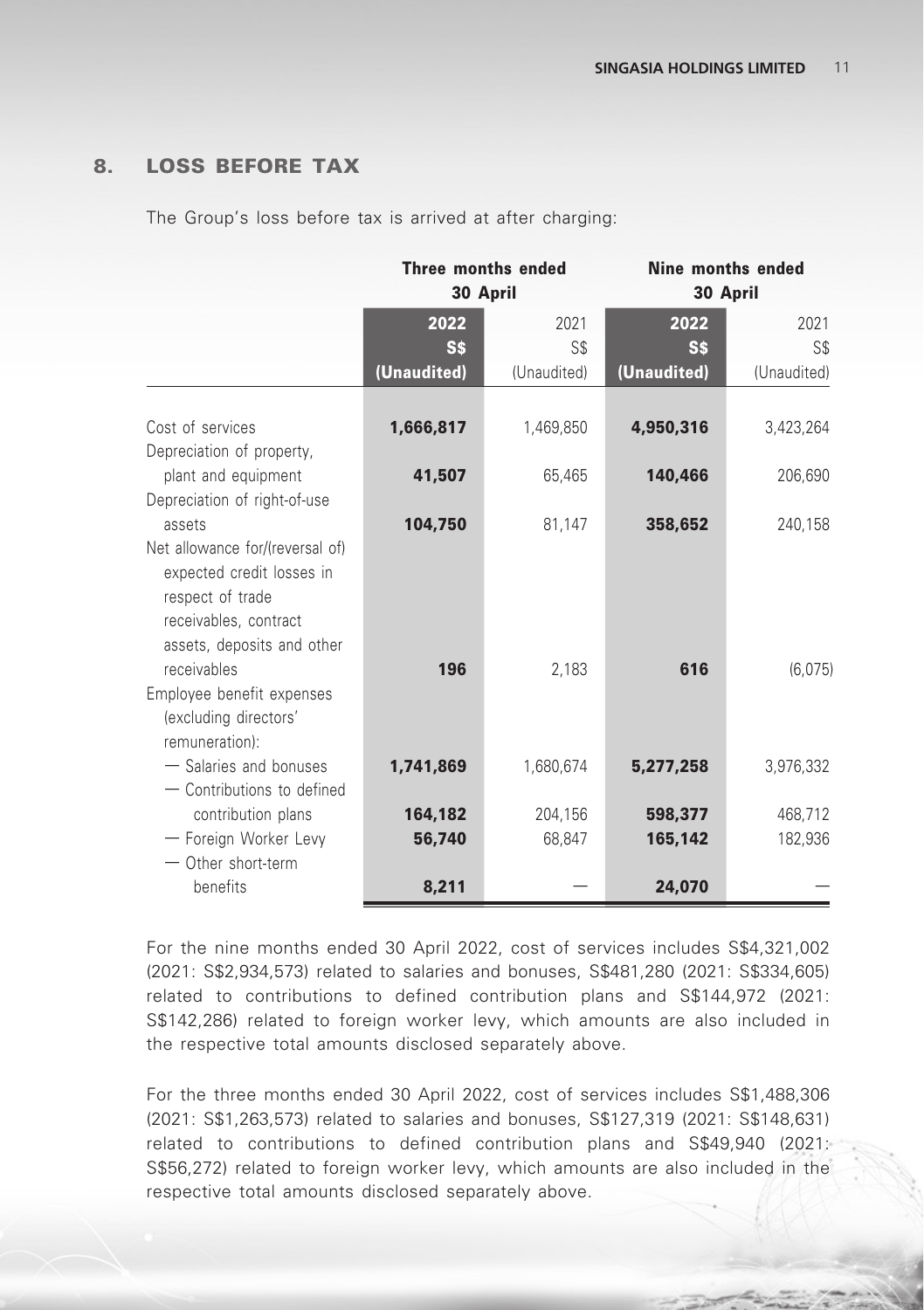## 9. INCOME TAX (CREDIT)/EXPENSE

The Group is subject to income tax on an entity basis on profits arising in or derived from the jurisdictions in which entities of the Group are domiciled and operated.

Under the two-tiered profits tax rates regime, the first HK\$2 million of profits of the qualifying group entity will be taxed at 8.25%, and profits above HK\$2 million will be taxed at 16.5%.

The Group considered the amount involved upon implementation of the twotiered profits tax rates regime as insignificant to the consolidated financial statements. Hong Kong Profits Tax is calculated at 16.5% of the estimated assessable profit for both periods. No Hong Kong Profits Tax has been provided since no assessable profit arose in Hong Kong for the nine months ended 30 April 2022 and 2021.

Singapore Corporate Income Tax has been provided at the rate of 17% (2021: 17%) on the chargeable income arising in Singapore during the period after offsetting any tax losses brought forward.

|                                                                              | 30 April                   | Three months ended         | Nine months ended<br>30 April     |                            |  |
|------------------------------------------------------------------------------|----------------------------|----------------------------|-----------------------------------|----------------------------|--|
|                                                                              | 2022<br>S\$<br>(Unaudited) | 2021<br>S\$<br>(Unaudited) | 2022<br><b>S\$</b><br>(Unaudited) | 2021<br>S\$<br>(Unaudited) |  |
| Current income tax:<br>(Over)/under provision in<br>respect of prior periods |                            |                            | (278)                             | 3,540                      |  |
| Total tax (credit)/expense for<br>the period                                 |                            |                            | (278)                             | 3,540                      |  |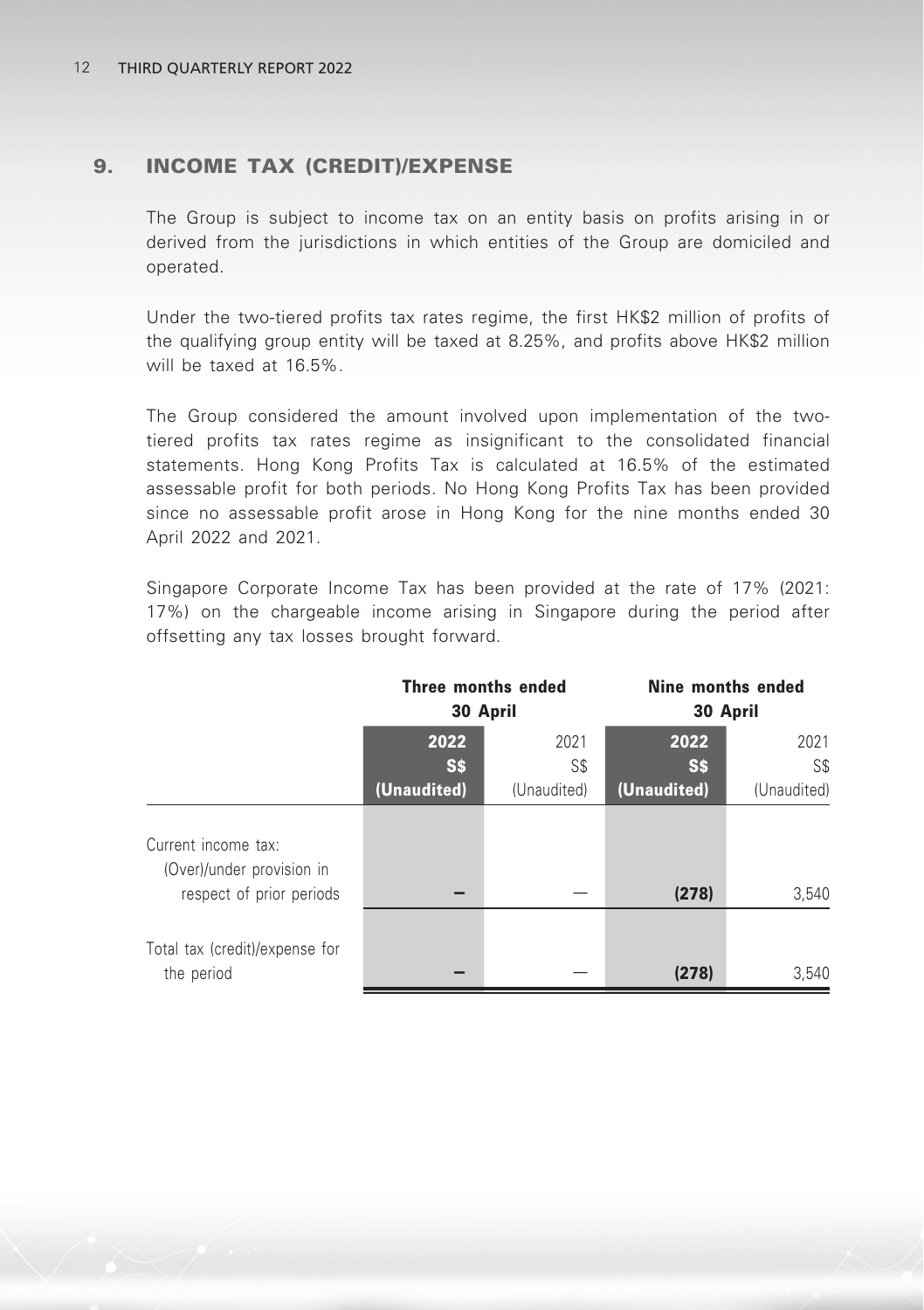|                                                                                   | Three months ended<br>30 April |                     | Nine months ended<br>30 April |                     |
|-----------------------------------------------------------------------------------|--------------------------------|---------------------|-------------------------------|---------------------|
|                                                                                   | 2022<br>(Unaudited)            | 2021<br>(Unaudited) | 2022<br>(Unaudited)           | 2021<br>(Unaudited) |
| Loss attributable to owners of<br>the Company (S\$)<br>Weighted average number of | (405, 526)                     | (510, 731)          | (1, 343, 118)                 | (1,033,257)         |
| shares in issue                                                                   | 1,500,000,000                  | 1,500,000,000       | 1,500,000,000                 | 1,500,000,000       |
| Basic and diluted loss per<br>share (Singapore cents)                             | (0.03)                         | (0.03)              | (0.09)                        | (0.07)              |

## 10. LOSS PER SHARE ATTRIBUTABLE TO OWNERS OF THE COMPANY

The diluted loss per share is the same as the basic loss per share as the Group had no potentially dilutive ordinary shares in issue during the nine months and three months ended 30 April 2022 and 2021.

# 11. DIVIDENDS

The Board does not recommend the payment of an interim dividend for the nine months ended 30 April 2022 (2021: Nil).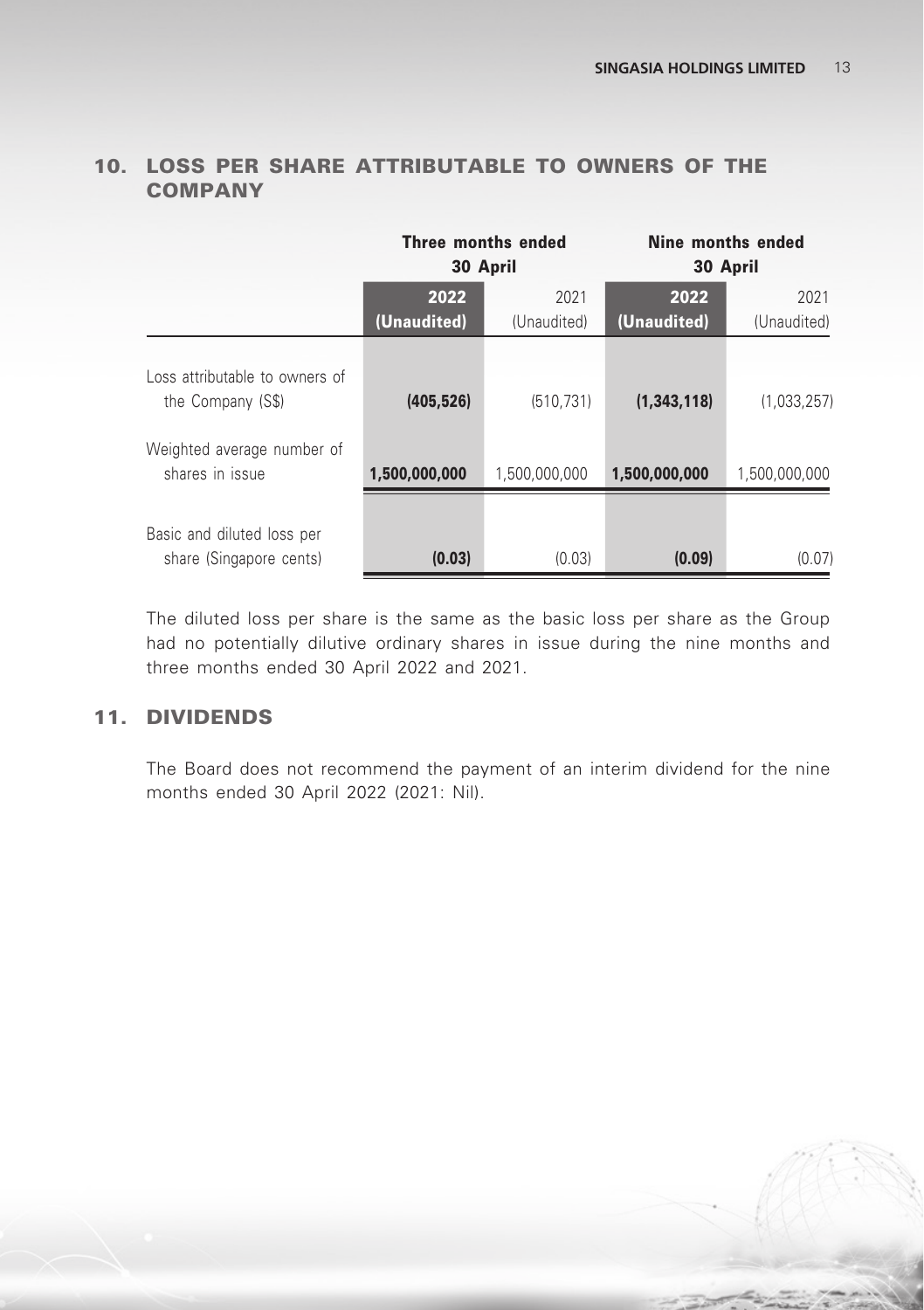# 12. RELATED PARTY TRANSACTIONS

|     |                                                                                                                                 | Three months ended<br>30 April |                            | Nine months ended<br>30 April |                            |
|-----|---------------------------------------------------------------------------------------------------------------------------------|--------------------------------|----------------------------|-------------------------------|----------------------------|
|     |                                                                                                                                 | 2022<br>S\$<br>(Unaudited)     | 2021<br>S\$<br>(Unaudited) | 2022<br>S\$<br>(Unaudited)    | 2021<br>S\$<br>(Unaudited) |
| (a) | <b>Transaction with</b><br>related parties<br>Manpower outsourcing<br>services income from<br>(Note $1$ ):<br>- The Ramen Stall |                                |                            |                               |                            |
|     | Pte. Ltd.<br>("Ramen Stall")<br>- The Ramen Stall<br>(NBR) II Pte. Ltd.                                                         |                                | 9,692                      |                               | 13,792                     |
|     | ("Ramen Stall<br>$\left \left  \right ''\right $<br>- The Dim Sum Place<br>Pte. Ltd. ("Dim                                      |                                | 11,900                     |                               | 15,900                     |
|     | Sum Place")<br>- G7 Sin Ma Live<br>Seafood<br>Restaurant Pte.                                                                   |                                | 11,000                     |                               | 14,600                     |
|     | Ltd ("G7")<br>- The Dim Sum Place<br>(CCP) II Pte. Ltd.<br>("Dim Sum Place                                                      |                                | 24,936                     | 606                           | 34,651                     |
|     | CCP''                                                                                                                           |                                | 1,269                      |                               | 1,269                      |

Note:

(1) The Group has ongoing manpower outsourcing service agreements with Ramen Stall, Ramen Stall II, Dim Sum Place, G7 and Dim Sum Place CCP. Mr. Sim Hak Chor became a director and ultimate shareholder of these companies with effect from 31 December 2020. Mr. Sim Hak Chor is the Chairman and executive director of the Group. As a result, these companies became connected person under Chapter 20 of the GEM Listing Rules. These transactions constituted as a connected transaction but was exempt from the reporting and announcement requirements under Chapter 20 of the GEM Listing Rules as de minimis transactions.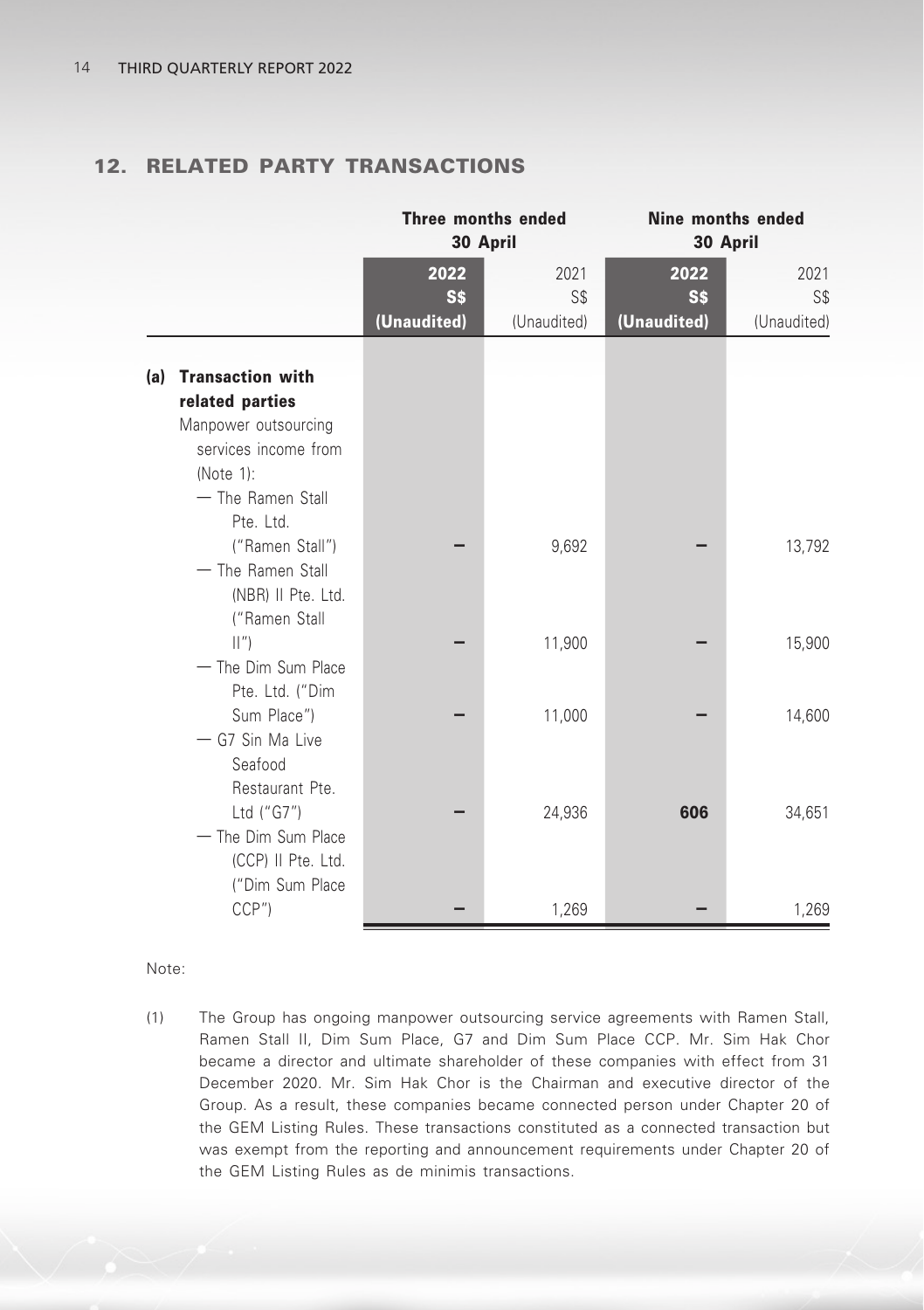|                                                     |                            | Three months ended<br>30 April | 30 April                         | Nine months ended          |
|-----------------------------------------------------|----------------------------|--------------------------------|----------------------------------|----------------------------|
|                                                     | 2022<br>S\$<br>(Unaudited) | 2021<br>S\$<br>(Unaudited)     | 2022<br><b>SS</b><br>(Unaudited) | 2021<br>S\$<br>(Unaudited) |
| Salaries and bonuses<br>Contributions to<br>defined | 279,177                    | 271,628                        | 777,673                          | 701,356                    |
| contribution plans                                  | 17,558                     | 24,333                         | 53,081                           | 54,933                     |
|                                                     | 296,735                    | 295,961                        | 830,754                          | 756,289                    |

## (b) Compensation of Key Management Personnel

The remuneration of executive directors and key executives of the Group is determined by having regard to the performance of individuals of the Group and market trends.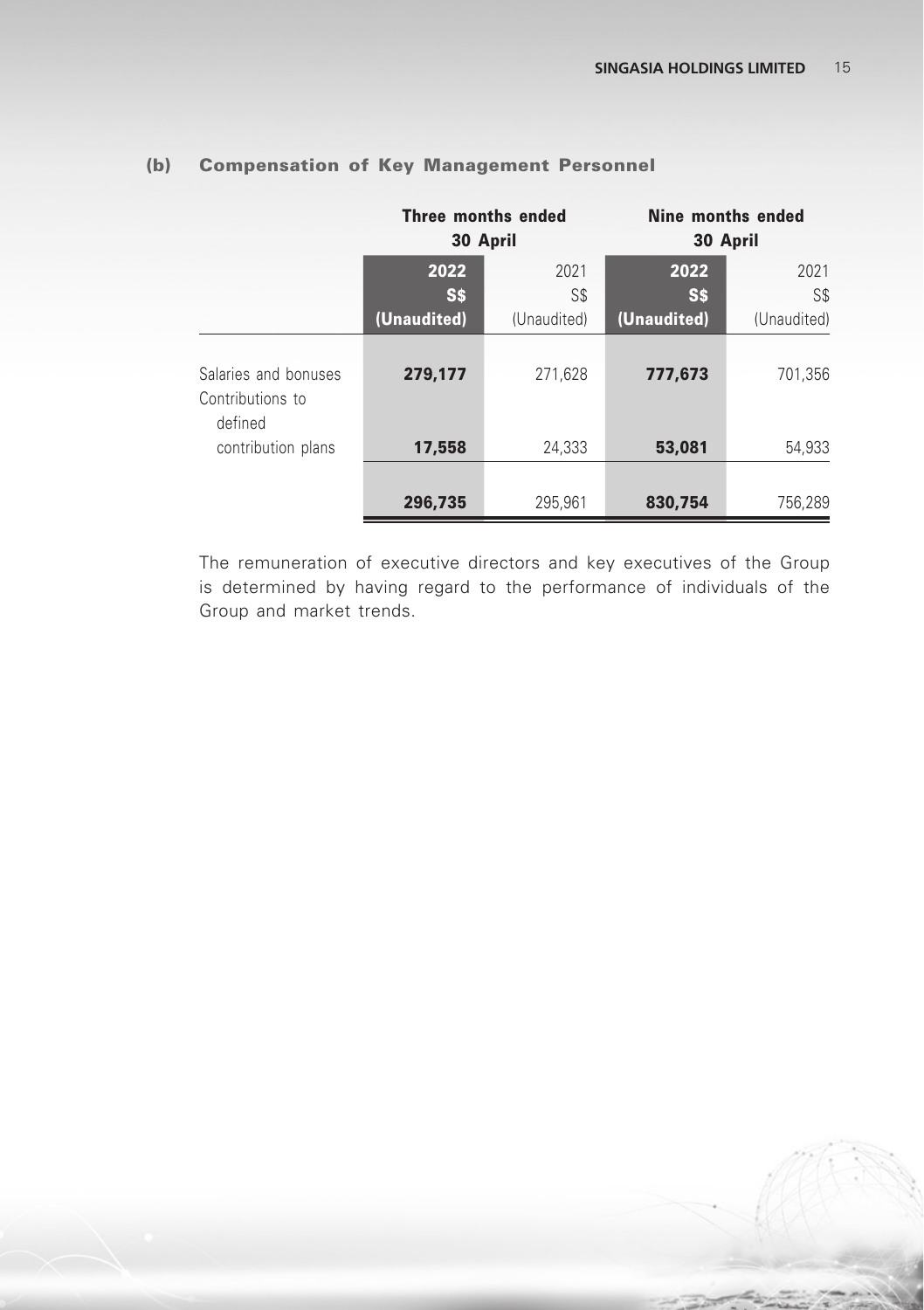## MANAGEMENT DISCUSSION AND ANALYSIS

### FINANCIAL REVIEW

#### Revenue

The Group's revenue for the nine months ended 30 April 2022 was mainly generated from manpower outsourcing and manpower recruitment services. The Group's revenue increased by approximately S\$1,785,000 from approximately S\$4,610,000 for the nine months ended 30 April 2021 to approximately S\$6,395,000 for the nine months ended 30 April 2022. It was mainly attributable to increase in Group's revenue from manpower outsourcing services.

The revenue from manpower outsourcing services increased by approximately S\$1,762,000 or 38.6% from approximately S\$4,567,000 for the nine months ended 30 April 2021 to approximately S\$6,329,000 for the nine months ended 30 April 2022. It was mainly due to increase in demand from our existing and new customers followed by the lifting of COVID-19 safe management measures by Singapore Government. Our customers from manpower outsourcing services are mostly from hospitality sector which were severely affected by the COVID-19 pandemic.

#### Gross profit

The Group's overall gross profit increased from approximately S\$1,187,000 for the nine months ended 30 April 2021 to approximately S\$1,445,000 for the nine months ended 30 April 2022. The increase was in tandem with the increase in Group's revenue.

#### Other income

Other income decreased by approximately S\$442,000 from approximately S\$660,000 for the nine months ended 30 April 2021 to approximately S\$218,000 for the nine months ended 30 April 2022. There was no cash grant received under Jobs Support Scheme ("JSS") for the nine months ended 30 April 2022 as compared to nine months ended 30 April 2021. JSS was introduced by Singapore Government to help businesses to retain local employees and to provide cash flow support to businesses due to the impact of COVID-19 pandemic. Other income recorded for the nine months ended 30 April 2022 was mainly pertaining to other government grants.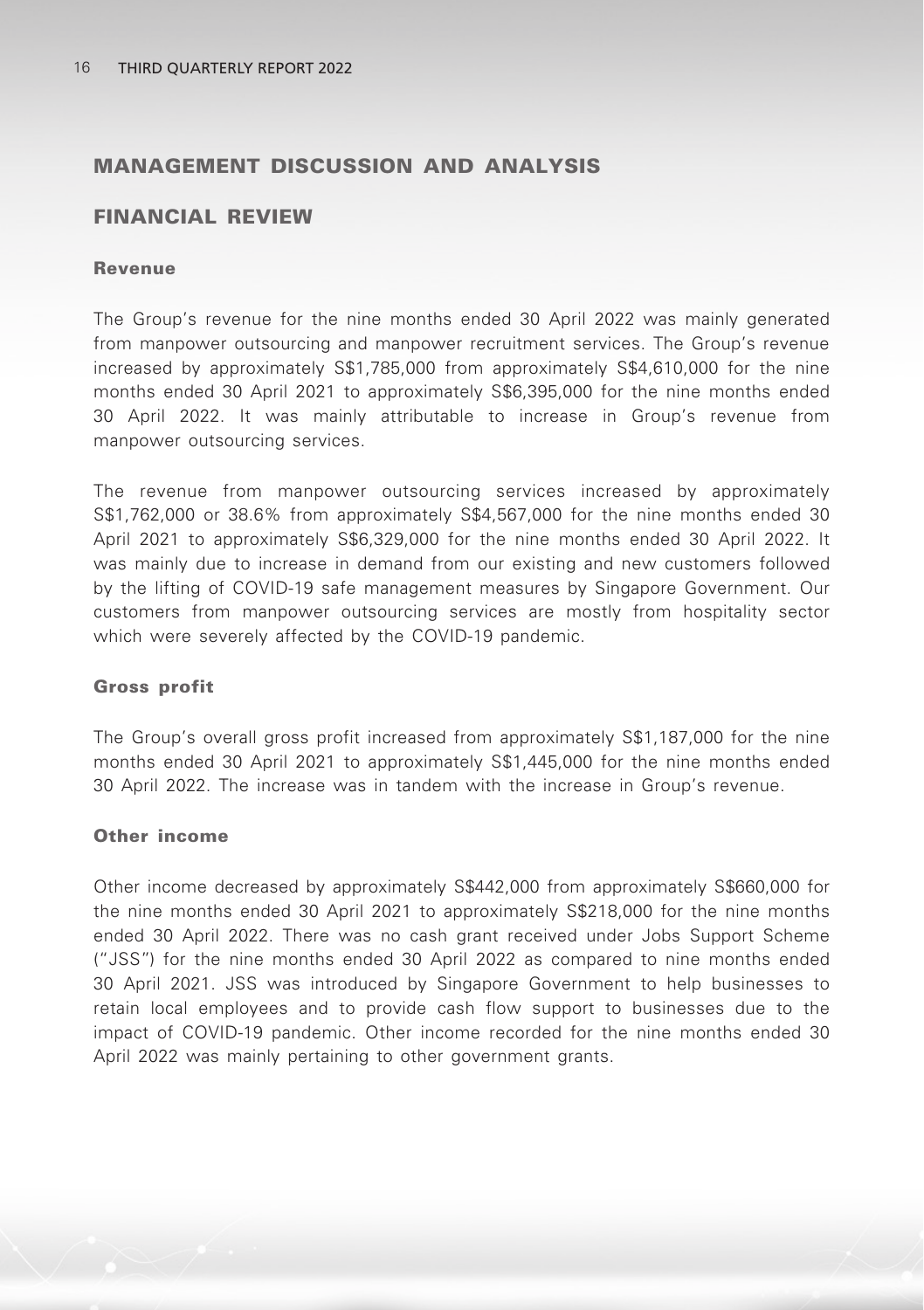#### Administrative expenses

Administrative expenses increased by approximately S\$46,000 from approximately S\$2,766,000 for the nine months ended 30 April 2021 to approximately S\$2,812,000 for the nine months ended 30 April 2022. It was mainly due to higher incentive and referral fees paid to casual workers.

#### Other operating expenses

Other operating expenses increased by approximately S\$96,000 from approximately S\$48,000 for the nine months ended 30 April 2021 to approximately S\$144,000 for the nine months ended 30 April 2022. It was mainly due to (i) expenses incurred for relocation of Singapore office; (ii) higher advertisement expenses; and (iii) property, plant and equipment written off during the nine months ended 30 April 2022.

#### Loss for the period

Due to the combined effect of the aforesaid factors, the Group recorded an unaudited loss of approximately S\$1,344,000 for the nine months ended 30 April 2022.

#### Employee information

As at 30 April 2022, the Group had an aggregate of 103 employees (2021: 78), comprising of 3 executive Directors (2021: 2), 27 support staff (2021: 39), and 73 fulltime deployment staff (2021: 37).

Our employees remunerated according to their job scope and responsibilities. The Group offered attractive remuneration package in order to attract and retain high quality staff. Our employees are also entitled to discretionary bonus depending on their respective performance. Our foreign workers are employed on contractual basis and are remunerate according to their work skills.

#### Liquidity and financial resources

As at 30 April 2022, the Group had cash and cash equivalents of approximately S\$972,000 (31 July 2021: approximately S\$3,392,000) which were placed with major banks in Singapore. For the nine months ended 30 April 2022, cash and cash equivalents decreased by approximately S\$2,420,000 as compared to the balance at 31 July 2021. The decrease is mainly due to the net effect of (i) net cash outflows from the Group's operating activities; and (ii) repayment of bank borrowings.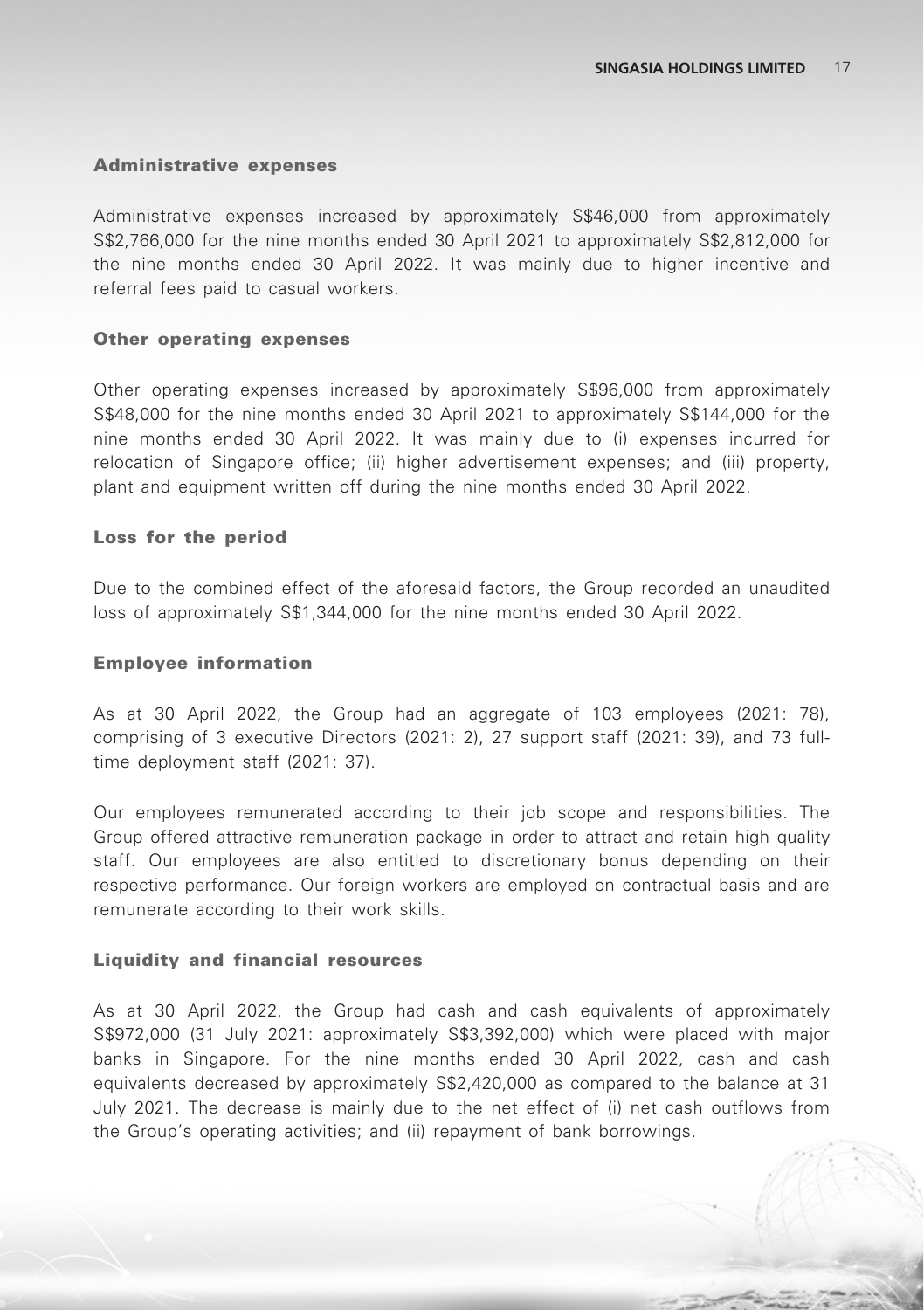#### Use of proceeds from the Share Offer

The Company was successfully listed on GEM on 15 July 2016 (the "Listing Date") by way of share offer of 50,000,000 new shares and 12,500,000 sale shares at the price of HK\$1 per share (the "Share Offer"). The net proceeds raised from the Share Offer were approximately HK\$26.1 million (approximately S\$4.49 million) after deducting listing-related expenses.

On 25 October 2019, an aggregate of 250,000,000 new ordinary shares of the Company of par value of HK\$0.002 each (the "Subscription shares) were allotted and issued to Eden Publishing Pte. Ltd. at the Subscription price of HK\$0.052 per Subscription Share (the "Subscription"). The gross proceeds from the Subscription amounted to HK\$13,000,000 (approximately S\$2,257,000) and the net proceeds raised from the Subscription were approximately HK\$12,886,000 (approximately S\$2,237,000) after deducting transaction costs.

The net proceeds from the Share Offer and Subscription were fully utilised in the financial year ended 31 July 2020.

#### Capital structure

For the nine months ended 30 September 2022, there has been no change in the capital structure of the Company. The Company's share capital comprises of ordinary shares. As at 30 April 2022, the Company's issued share capital was HK\$3,000,000 (equivalent to S\$519,800) and the number of its issued ordinary shares was 1,500,000,000 of HK\$0.002 each.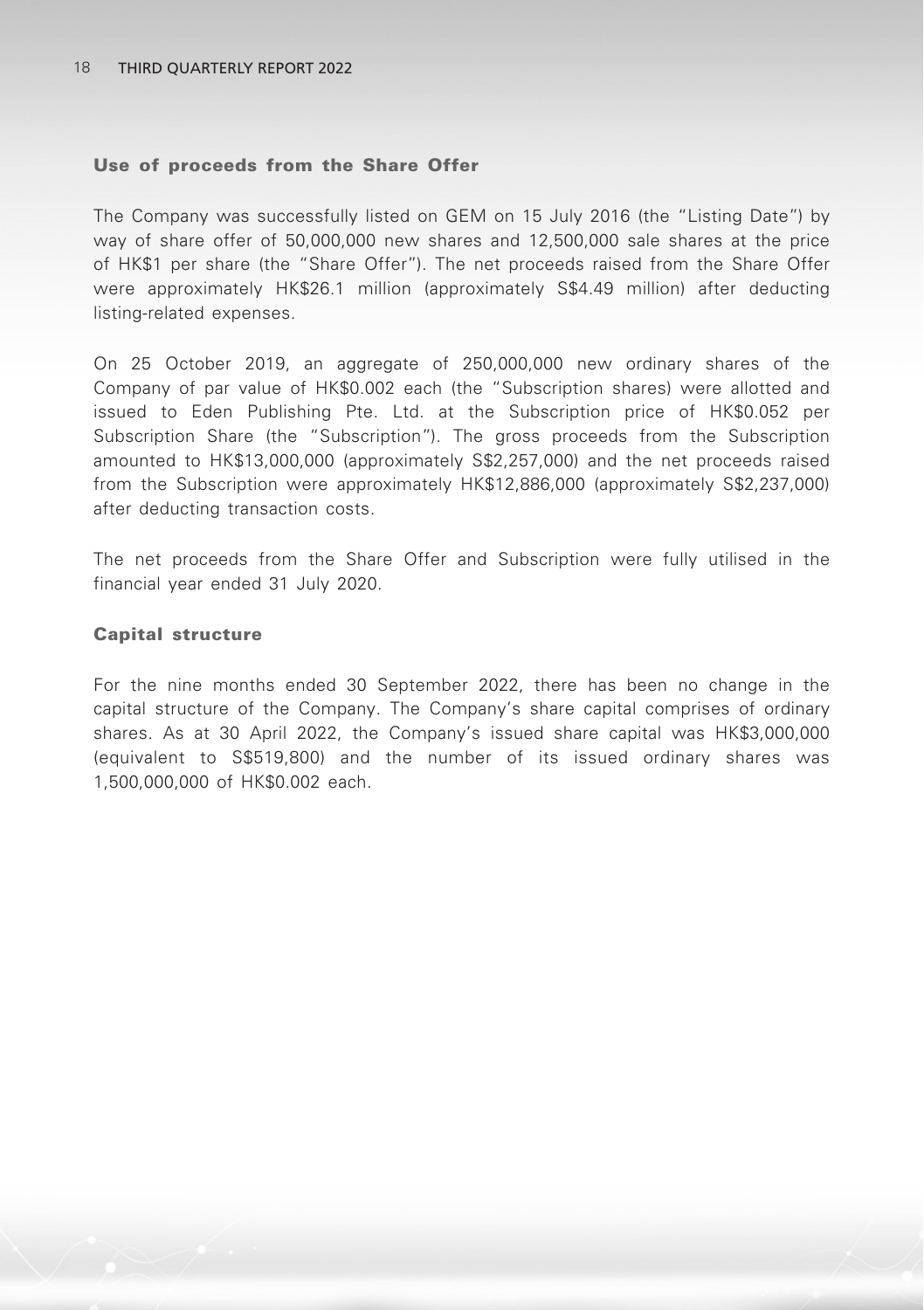### BUSINESS REVIEW AND OUTLOOK

The Group is a one-stop workforce solutions provider for companies and organisations looking to streamline their operations in the hotel and resort, retail, food and beverage ("F&B") sectors and other sectors outside the hospitality industry.

During the nine months ended 30 April 2022, our Group's revenue has improved, particularly from manpower outsourcing business. Our customers from manpower outsourcing services are mostly from hospitality sector. The lifting of most COVID-19 restrictions and re-opening of our borders to fully vaccinated travellers have improved the business for hospitality sector.

The Group expects continued improvement of revenue from manpower outsourcing services. The Group will continue to manage its business operations actively and frequently, keeping a close watch on any evolving COVID-19 variants and its impact on the business as well as to explore innovative solutions and business strategy to stay competitive in the industry.

On 10 December 2021, the Company entered into the sales and purchase agreement with Mr. Cheung Chim Pan, an independent third party. Pursuant to which, the Company agreed to purchase 49% of YESINSPACE LIMITED at a consideration of HK\$20,100,000 settled by the allotment and issue of 300,000,000 shares by the Company. For further details, please refer to the Company's announcements dated 10 December 2021, 26 January 2022, and 13 June 2022.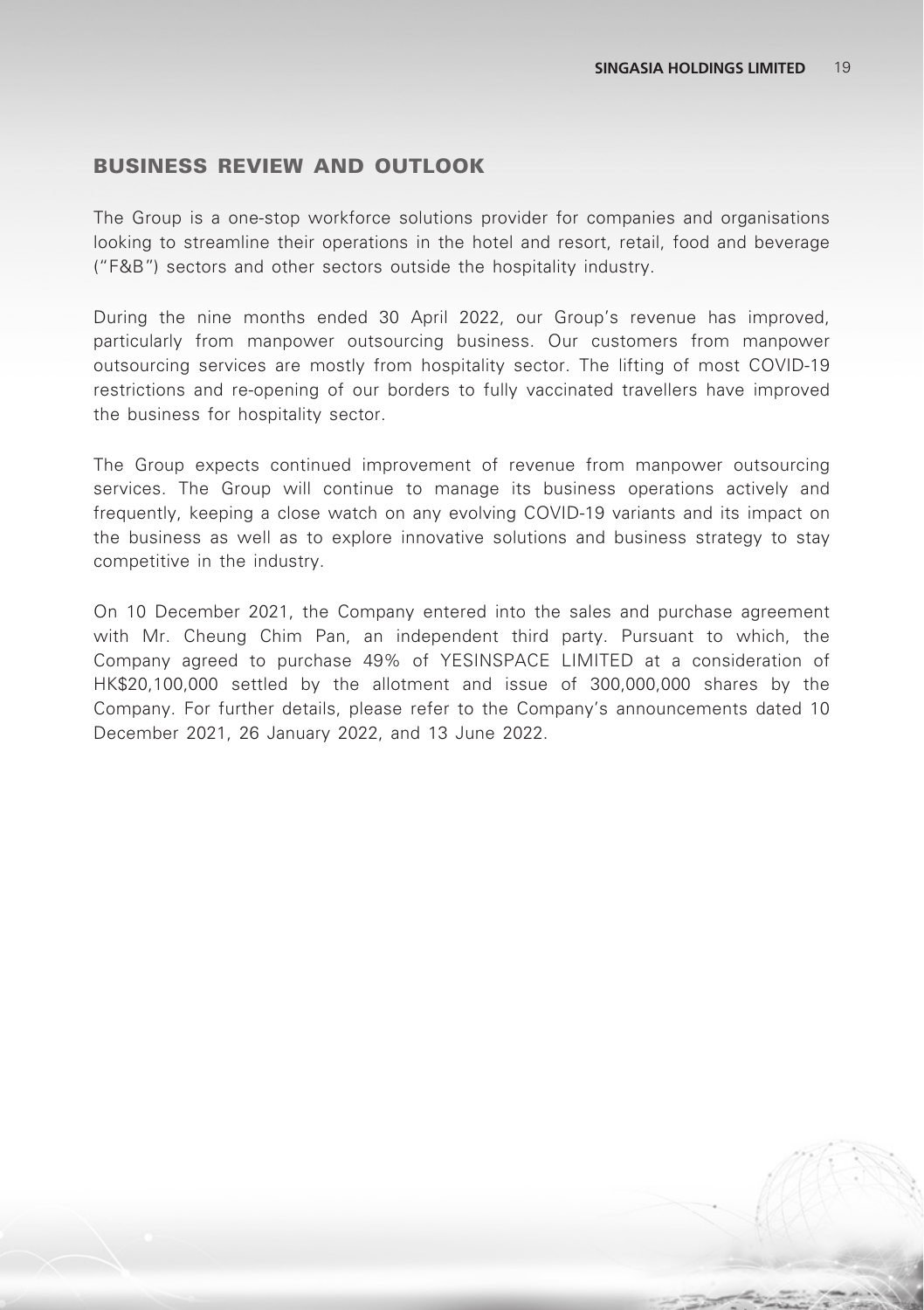### CORPORATE GOVERNANCE AND OTHER INFORMATION

## DIRECTORS' AND CHIEF EXECUTIVE'S INTERESTS AND SHORT POSITIONS IN SHARES, UNDERLYING SHARES AND DEBENTURES OF THE COMPANY OR ITS ASSOCIATED CORPORATIONS

As at 30 April 2022, the interests and short positions of each Director and chief executive of the Company in the shares, underlying shares and debentures of the Company or any of its associated corporations (within the meaning of Part XV of the Securities and Futures Ordinance (the "SFO")), which were required to be notified to the Company and the Stock Exchange pursuant to Divisions 7 and 8 of Part XV of the SFO (including interests or short positions which they were taken or deemed to have under such provisions of the SFO); or which were recorded in the register required to be kept by the Company pursuant to section 352 of the SFO; or as otherwise notified to the Company and the Stock Exchange pursuant to the required standards of dealings by directors referred to in Rule 5.46 to Rule 5.67 of the GEM Listing Rules, were as follows:

#### Long positions in Ordinary Shares of the Company

|                            |                                          | Number of shares held, capacity and<br>nature of interest |             |                                                              |
|----------------------------|------------------------------------------|-----------------------------------------------------------|-------------|--------------------------------------------------------------|
| <b>Name of Director</b>    | <b>Directly</b><br>beneficially<br>owned | <b>Through</b><br>controlled<br>corporation               |             | <b>Percentage</b><br>of issued<br><b>Total share capital</b> |
| Mr. Sim Hak Chor<br>(Note) |                                          | 399,990,000                                               | 399.990.000 | 26.67%                                                       |

Note: Centrex Treasure Holdings Limited is beneficially owned as to approximately 94.89% by Mr. Sim Hak Chor. Under the SFO, Mr. Sim Hak Chor is deemed to be interested in all the shares held by Centrex Treasure Holdings Limited. Details of the interest in the Company held by Centrex Treasure Holdings Limited are set out in the section headed "Substantial Shareholders' and Other Persons' Interests and Short Positions in Shares and Underlying Shares of the Company" below.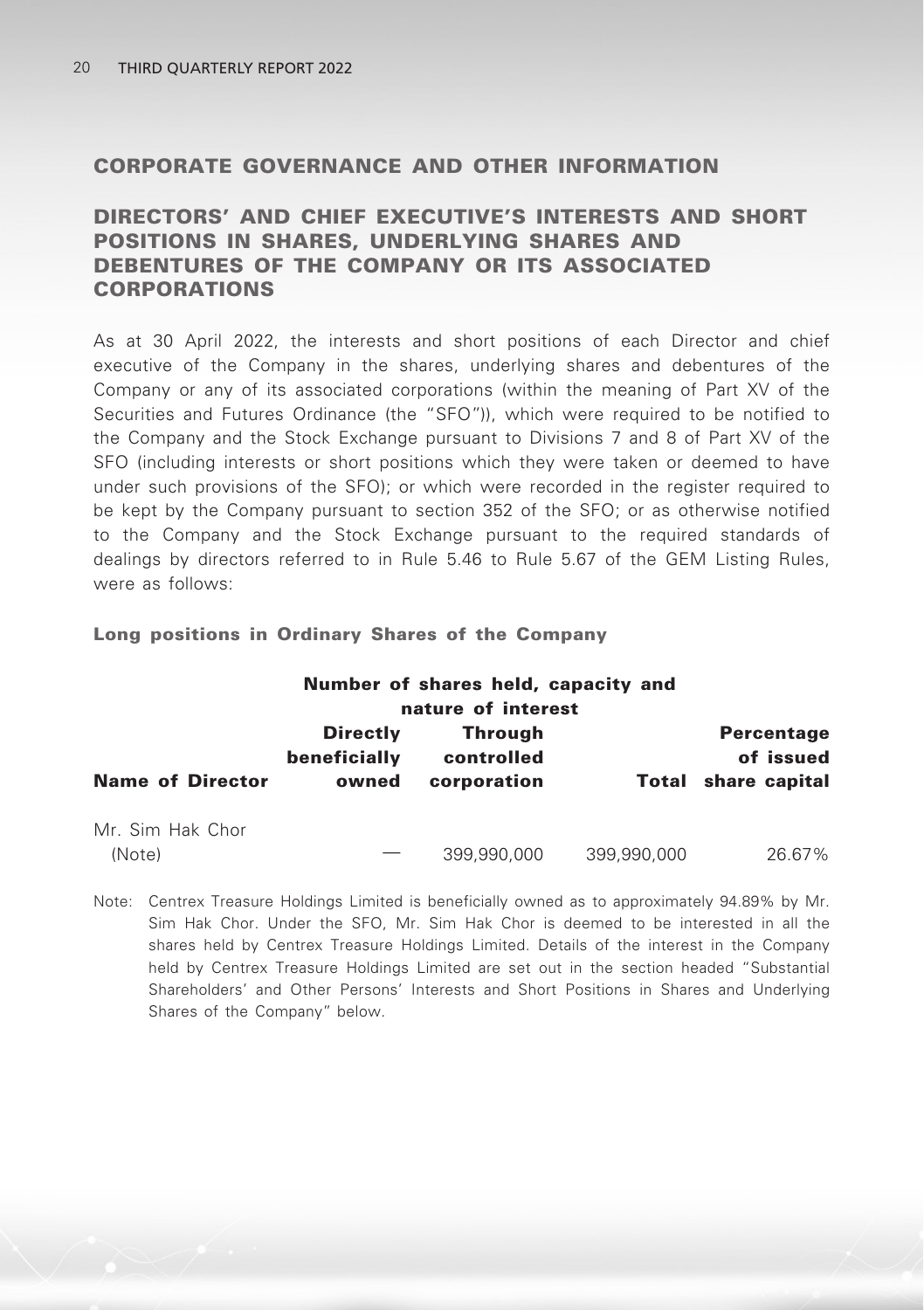| Name of<br><b>Associated</b><br><b>Corporation</b> | <b>Name</b>         | Capacity/<br>Nature of<br>interest | Number of<br>shares held | <b>Approximate</b><br>percentage<br>of issued<br>share capital |
|----------------------------------------------------|---------------------|------------------------------------|--------------------------|----------------------------------------------------------------|
| Centrex Treasure<br>Holdings Limited<br>(Note)     | Mr. Sim Hak<br>Chor | <b>Beneficial</b><br>owner         | 4.826                    | 94.89%                                                         |
| Centrex Treasure<br>Holdings Limited<br>(Note)     | Ms. Serene<br>Tan   | Beneficial<br>owner                | 109                      | 214%                                                           |

Long Positions in Ordinary Shares of an Associated Corporation

Note: Centrex Treasure Holdings Limited is beneficially owned as to approximately 94.89% and 2.14% by Mr. Sim Hak Chor and Ms. Serene Tan respectively.

Save as disclosed above, as at 30 April 2022, none of the Directors and chief executive had registered an interest or short position in the shares, underlying shares or debentures of the Company or any of its associated corporations (within the meaning of Part XV of the SFO) that was required to be notified to the Company and the Stock Exchange pursuant to Divisions 7 and 8 of Part XV of the SFO (including interests or short positions which they were taken or deemed to have under such provisions of the SFO); or which were recorded in the register required to be kept by the Company pursuant to section 352 of the SFO; or as otherwise notified to the Company and the Stock Exchange pursuant to the required standards of dealings by directors referred to in Rule 5.46 to Rule 5.67 of the GEM Listing Rules.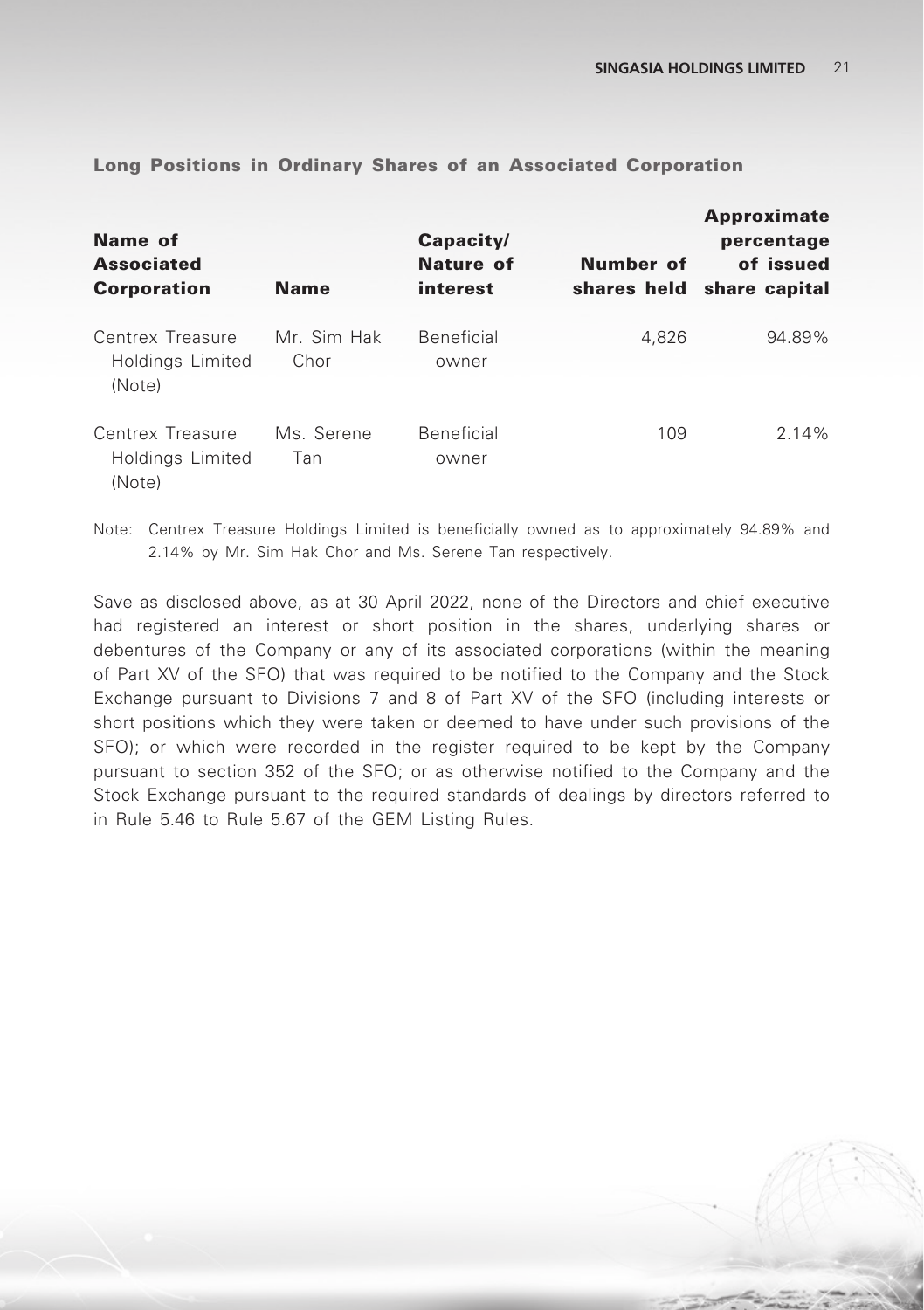## SUBSTANTIAL SHAREHOLDERS' AND OTHER PERSONS' INTERESTS AND SHORT POSITIONS IN SHARES AND UNDERLYING SHARES OF THE COMPANY

As at 30 April 2022, the following interests and short positions of 5% or more of the issued share capital and share options of the Company were recorded in the register of interests required to be kept by the Company pursuant to section 336 of the SFO, or to be disclosed under the provisions of Divisions 2 and 3 of Part XV of the SFO.

| <b>Name</b>                       | Number of<br>shares directly<br>beneficially<br>owned | Percentage of<br>issued share<br>capital |
|-----------------------------------|-------------------------------------------------------|------------------------------------------|
| Centrex Treasure Holdings Limited | 399.990.000                                           | 26.67%                                   |
| Eden Publishing Pte. Ltd.         | 80,000,000                                            | 5.33%                                    |

Save as disclosed above, as at 30 April 2022, the Directors are not aware of any other person, other than the Directors and chief executive of the Company, whose interests are set out in the section headed "Directors' and chief executive's interests and short positions in shares, underlying shares and debentures of the Company or its associated corporations" above, had registered an interest or short position in the shares or underlying shares of the Company that was required to be recorded pursuant to section 336 of the SFO, or to be disclosed under provisions of Divisions 2 and 3 of Part XV of the SFO.

## COMPETING INTERESTS

The Directors are not aware of any business or interest of the Directors nor the controlling shareholders (as defined in the GEM Listing Rules) of the Company nor any of their respective close associates (as defined in the GEM Listing Rules) that competed or may compete, either directly or indirectly, with the business of the Group, or of any other conflicts of interest which any such person has or may have with the Group during the period under review.

## PURCHASE, SALE OR REDEMPTION OF LISTED SECURITIES OF THE COMPANY

Neither the Company nor any of its subsidiaries has purchased, sold or redeemed any of the Company's listed securities during the period under review.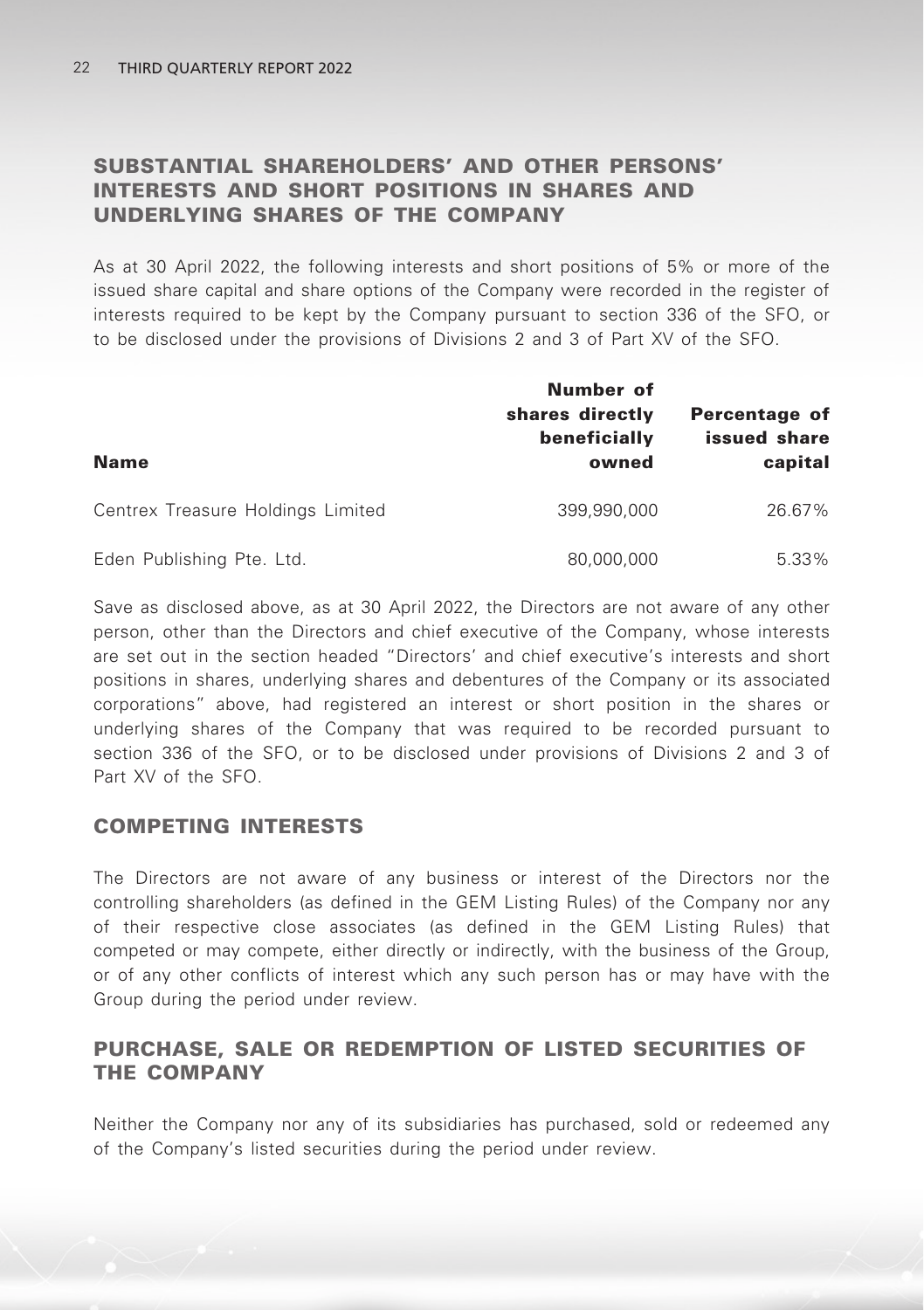### DIRECTORS' SECURITIES TRANSACTIONS

The Company has adopted the code of conduct regarding securities transactions by the Directors on terms no less exacting than the required standard of dealings regarding securities transactions by the Directors as set out in Rules 5.46 to 5.67 of the GEM Listing Rules (the "Required Standard of Dealings"). The Company had made specific enquiries with all the Directors and each of them had confirmed his/her compliance with the Required Standard of Dealings during the period under review.

### CORPORATE GOVERNANCE CODE

The Company's corporate government practices are based on the principles and code provisions as set out in the Corporate Governance Code and Corporate Governance Report (the "CG Code") in Appendix 15 of the GEM Listing Rules. In the opinion of the Board, the Company has complied with the CG Code during the period under review except the following:

Code Provision A.2.1 of the CG Code states that the roles of chairman and chief executive officer should be separate and should not be performed by the same individual. Mr. Sim Hak Chor ("Mr. Sim") is the chairman of the Board. Mr. Sim is also the executive Director who is responsible for managing the businesses of the Group, implementing major strategies and making day-to-day decisions for business operations, and is therefore the chief executive officer of the Company for the purpose of the GEM Listing Rules.

In view of Mr. Sim being the founder of the Group and that he has been responsible for the overall management, strategic planning and business development of the Group since 2004, the Board believes that it is in the best interest of the Group to have Mr. Sim taking up both roles for effective management and business development. The Board considers that the balance of power and authority is adequately ensured by the operations of the Board which comprises experienced and qualified individuals, with three of them being independent non-executive Directors. Accordingly, the Company has not segregated the roles of its chairman and chief executive officer as required by Code Provision A.2.1.

### DIRECTORS' INTERESTS IN TRANSACTIONS, ARRANGEMENTS OR **CONTRACTS**

Save for disclosed elsewhere in this third quarterly result, no transaction, arrangement or contract of significance to which the Company, or any of the Company's subsidiaries was a party, and in which a Director of the Company had a material interest, whether directly or indirectly, subsisted at any time during or at the end of the period under review.